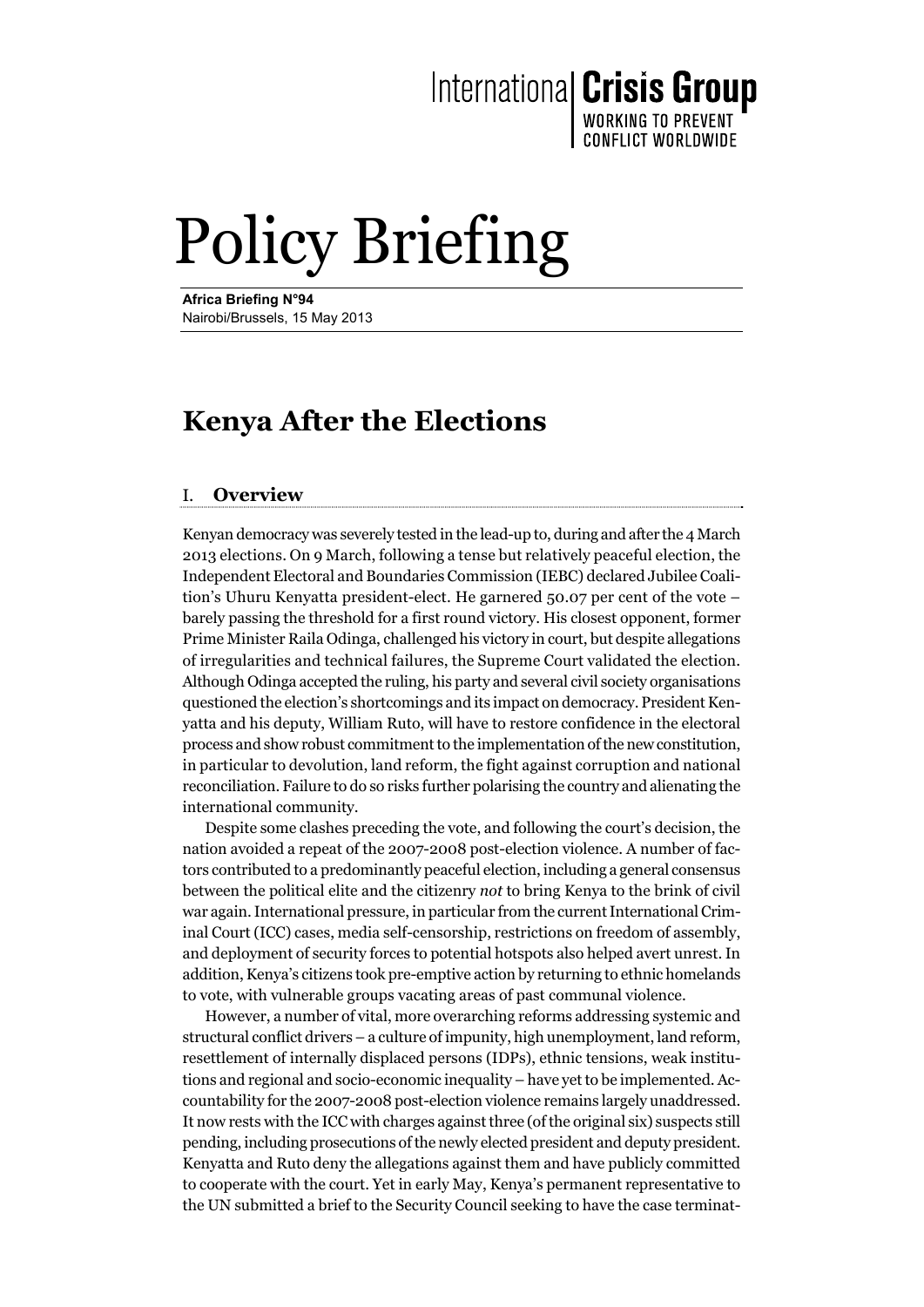ed, a move that was subsequently rejected by Ruto and the attorney general but follows a history of government challenges to the court.

With the first election under the 2010 constitution complete, Kenyans now anticipate the full force of reforms that aim to redress grievances against centralised governance and uneven economic development. Through devolved government, the 47 newly created counties, with their own elected governors and assemblies, will seek to tackle socio-economic inequalities. However, faith in the central government's will and capacity to implement reforms has been further weakened by the failures in the reformed electoral machinery. To restore public confidence in the electoral process, the government should:

- $\Box$  conduct a comprehensive audit of the electoral process, drawing on all the relevant legislation, institutions and mechanisms;
- $\Box$  address inadequate training of IEBC field officers, the police and other security sector personnel;
- $\Box$  enhance communication of the processes in the electoral cycle and address deficiencies in civic and voter education; and
- investigate and prosecute those suspected of committing electoral offences, including IEBC staff members, and work to rebuild confidence in the IEBC.

County governments will have to work alongside central government to ensure effective management and equitable allocation of national and local resources. The success of devolution will depend on mutual cooperation between the National Assembly, the Senate, county governors and assemblies, and the Transitional Authority (TA) mandated to oversee the devolution process. In the following months the new government should:

- $\Box$  clarify the distinct and interdependent functions of county and national governments pursuant to the constitution and relevant legislation;
- $\Box$  encourage transparency with continuous updates on the status of the transition;
- $\Box$  ensure county governments adhere to constitutional requirements for diversity and representation; and
- $\Box$  build capacity at the county government level and ensure adequate and timely resource allocation.

As Kenya moves forward under a Jubilee government, focus will be on implementing the constitution, ensuring the smooth transition to devolved government and bringing justice to the victims of the 2007-2008 post-election violence. To ensure political stability, economic growth and mutually beneficial foreign relations, President Kenyatta's government, with the support of regional and international partners, will need to:

- $\Box$  cement peace and reconciliation initiatives and continue to seek justice for postelection violence victims through continued cooperation with the ICC; and
- $\Box$  maintain progressive relationships with regional and international partners to ensure the achievements of the Grand Coalition Government, established in 2008, are preserved and built upon, and that Kenya's ambitious socio-economic goals are achieved.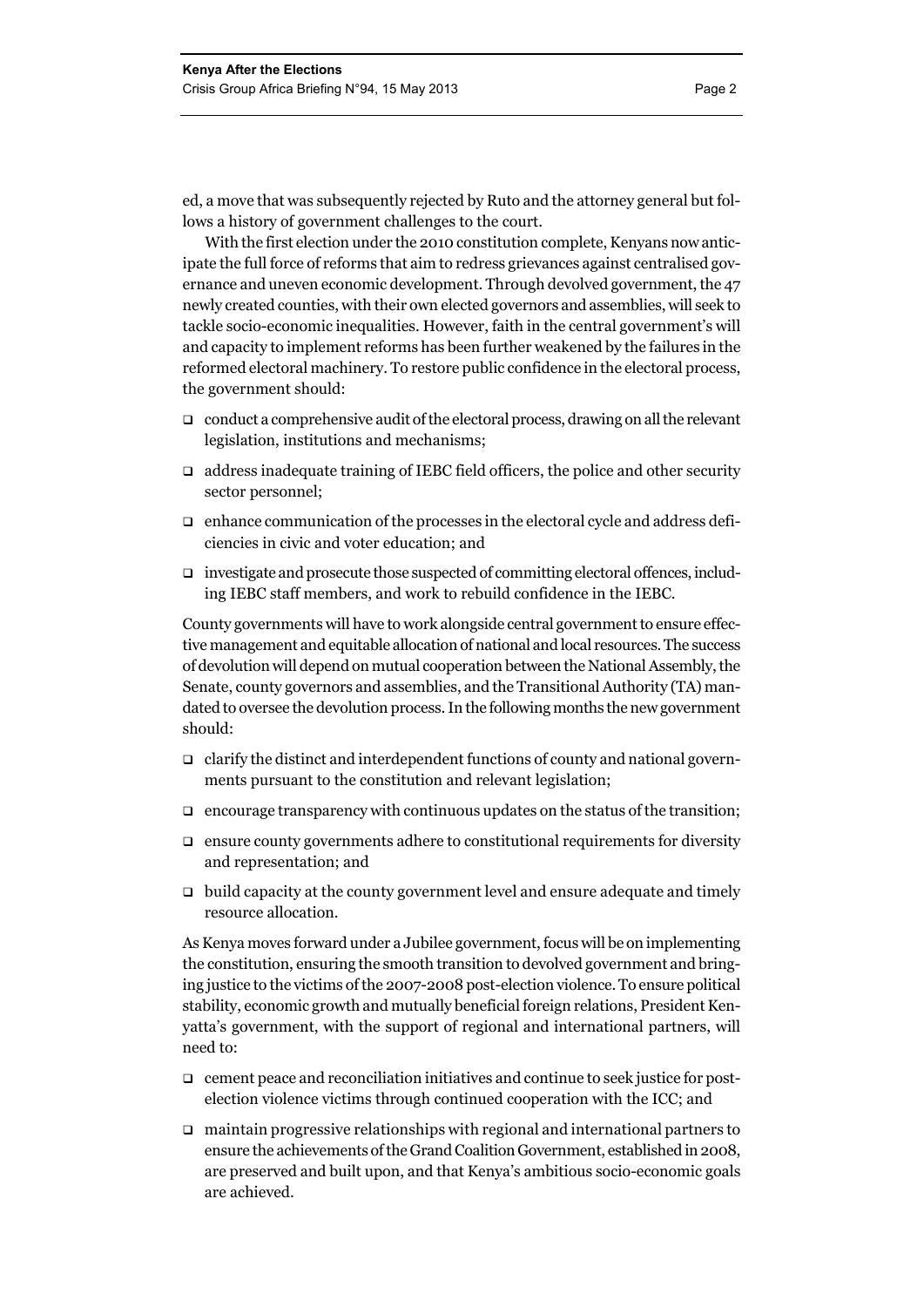#### II. **The 2013 Elections: A Tenuous Peace**

The 2013 elections were the most peaceful since reintroduction of multiparty politics in 1992.<sup>1</sup> Some presidential candidates held multiple prayer rallies, youth groups participated in widespread peace campaigns, and the media collaborated with security agencies and peace committees to resolve simmering tensions. Consistent international pressure, a robust civil society preaching non-violence and a determined citizenry intent on avoiding a repeat of 2007-2008 all promoted a peace-at-all-cost message.<sup>2</sup>

However, this all-pervasive discourse also suppressed frank discussion of critical reform issues that historically contributed to violent elections.<sup>3</sup> Politicians were ordered to refrain from discussing emotive issues of land and inequality on the campaign trail,<sup>4</sup> and the media altered its rhetoric and self-censored its coverage, for instance abstaining from broadcasting pre- and post-election demonstrations and protests.5

Even so, reports surfaced of internal displacement, voter bribery and intimidation, hate speech, and instances of people arming themselves in case violence erupted.<sup>6</sup>

#### A. *Security Sector: A Measured Response*

Ahead of the elections, concerns were raised over police reform and, in particular, police preparedness. A few months before the polls, the newly appointed Inspector General of Police (IG), David Kimaiyo, had yet to reveal a clear plan for policing the elections and preventing violence.7 The police also had repeatedly failed to prevent

 $1$ This briefing is based upon rigorous and extensive field research, which was conducted primarily along the coastal region, in Rift Valley, central and western Kenya. In addition to conducting more than 60 interviews with a range of experts (from political scientists, to government officials, to legal experts, etc.), eleven key informants across the country formed an interactive network prior to, during, and following the elections.

<sup>2</sup> Other factors contributing to peace included initial confidence in the IEBC and confidence in the independence of the judiciary, the final arbiter of the election results. The large number of votes separating Kenyatta and Odinga, the success of CORD candidates in the senatorial and gubernatorial races and general fatigue after a long wait for final results contributed to maintaining peace. But perhaps the most visibly effective factor was the large police presence especially in hotspots like the Coast, Kisumu and Nairobi.

<sup>3</sup> See Crisis Group Africa Report N°197, *Kenya's 2013 Elections*, 17 January 2013.

<sup>&</sup>lt;sup>4</sup> Crisis Group interview, civil society executive director, Mombasa, February 2013.<br><sup>5</sup> The media did not report the violence that exuated at the Coast on the ave of the a

<sup>&</sup>lt;sup>5</sup> The media did not report the violence that erupted at the Coast on the eve of the election. Likewise, violent protests in Kondele, Kisumu and Kibera (all CORD strongholds) following the Supreme Court's verdict were not covered by the media until the protests had been contained. But journalists, commentators and private individuals continuously tweeted on local events and ongoing violence. For more information on the role of social media during the elections, see "Umati: Monitoring Online Dangerous Speech", joint report by Umati, iHub and Ushahidi, February and March 2013.

<sup>&</sup>lt;sup>6</sup> In Nakuru, Eldoret, Mombasa and Nairobi, people said that things were "calm but not peaceful". Crisis Group interviews, Kikuyu resident, long-term election observers, and human rights activist for IDPs, Nakuru, February 2013. Crisis Group interviews, human rights defender, long-term election observers, Eldoret; coordinator for humanitarian organisations, and residents from Kibera and Kawangware, Nairobi; human rights activist in Nakuru; civil society leaders, residents of Bangladesh and Likoni, Mombasa, February 2013.

<sup>7</sup> There are concerns that police reform has stagnated since Kimaiyo was sworn in on 24 December 2012. See Crisis Group Report, *Kenya's 2013 Elections*, op. cit.; "Police Reform in Kenya: 'A Drop in the Ocean'", Amnesty International, 30 January 2013.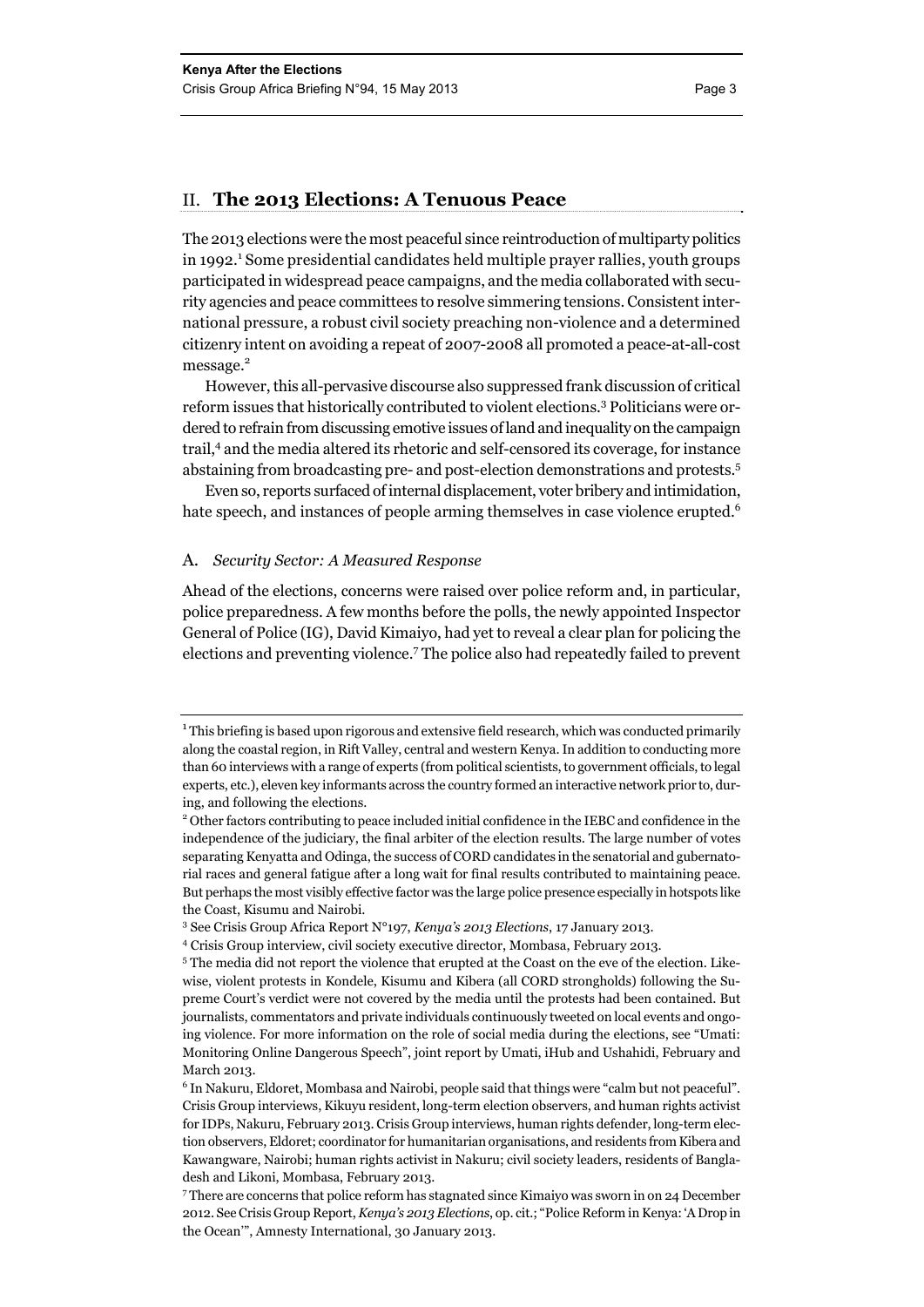the escalation of conflict in the Tana River District, prompting doubts about its capacity to prevent violence in the March elections.<sup>8</sup>

Nonetheless, when the time came, police conduct was greatly improved<sup>9</sup> compared to the experience of 2007-2008. Although police were not especially visible in the weeks leading up to the elections, they moved into high gear following the eruption of violence in Kwale, Kilifi and Mombasa on the evening of 3 March. 400 additional officers were immediately deployed, and security was further reinforced in other hotspots.<sup>10</sup>

The strong presence of security forces reasserted the state's authority; ethnic militia groups claiming to protect "their" communities maintained a low profile.<sup>11</sup> The widespread ban on demonstrations and public gatherings also contributed to overall peace.12 However, there were incidents of excessive use of force and live ammunition without special dispensation.<sup>13</sup>

#### B. *IEBC Preparedness and Credibility*

In the lead-up to the elections, IEBC Chairman Ahmed Issack Hassan repeatedly announced the commission's preparedness, which included a simulation of the entire election exercise in each county that sought to address any lingering weaknesses in the system.14 The chairman, in a rejoinder to Odinga's petition, declared that "in

<sup>&</sup>lt;sup>8</sup> "Tana River residents accuse police of laxity", *The Standard*, 11 January 2013.<br><sup>9</sup> There were multiple reports that security personnel conducted their duties in a

<sup>&</sup>lt;sup>9</sup> There were multiple reports that security personnel conducted their duties in a disciplined manner. Crisis Group telephone interviews, human rights defender in Nakuru, humanitarian aid regional coordinators for Mombasa, and human rights coordinator for northern Rift Valley, March 2013. In Kibera it was reported on 9 and 30 March that officers from the General Security Unit (GSU) were responsive to community leaders' recommendations in dealing with riotous youth, leading to a measured security response. Crisis Group interviews, Kibera residents, March, April 2013. 10 "400 extra officers flown to Mombasa after terror raid", *Daily Nation*, 5 March 2013. In addition

to officers from the National Police Service, Provincial Administration Police, prison wardens, Kenya Wildlife Service, General Service Unit (GSU), and in some cases Kenya Defence Forces (KDF) helped secure the elections. KDF were reportedly seen patrolling in certain parts of the country. Crisis Group telephone interviews, political scientist, Naivasha; resident, Kilifi; community security chair, Mombasa; March 2013.

<sup>11 &</sup>quot;The Kenya election and the militarization of 'peace'", *The East African*, 9 March 2013. According to press reports, Kimaiyo had mobilised 99,900 officers. "IEBC, poll ready for Monday polls", *The Standard*, 28 February 2012.<br><sup>12</sup> David Kimaiyo issued a ban on political meetings and warned against planned demonstrations.

which he described as a threat to peace on 5 March, and ordered it again after petitions were filed on 16 March. "Kimaiyo bans political rallies, prayer gatherings", *The Standard*, 6 March 2013; "Police ban demos ahead of court's ruling", *Daily Nation*, 29 March 2013.<br><sup>13</sup> The police used live ammunition several times during banned demonstrations (after the Supreme

Court ruling) in informal settlements in Kisumu and Nairobi. "Police defend use of live bullets in riots", *Daily Nation*, 1 April 2013. There were six confirmed deaths due to police shootings (two in Kisumu, one in Mathare, and three in Dandora). In Kawangware, CORD supporters looted and burned Kikuyu shops, and fires spread to nearby homes. In Kisumu, 24 people were treated for injuries, including a number of gunshot wounds. Crisis Group telephone interview, residents, regional director for humanitarian organisation, Kisumu, March 2013. The Independent Policing Oversight Authority (IPOA) is conducting an investigation into the shootings in Kisumu to establish whether or not the use of lethal force was necessary. "Probe launched into killing of two rioters", *Daily Nation*, 2 April 2012.<br><sup>14</sup> "Voting simulation now set for February 24", press statement, IEBC, 15 February 2013. "EAC-

COMESA-IGAD Election Observer Missions' leaders meet IEBC officials", press statement, East Africa Community, 27 February 2013.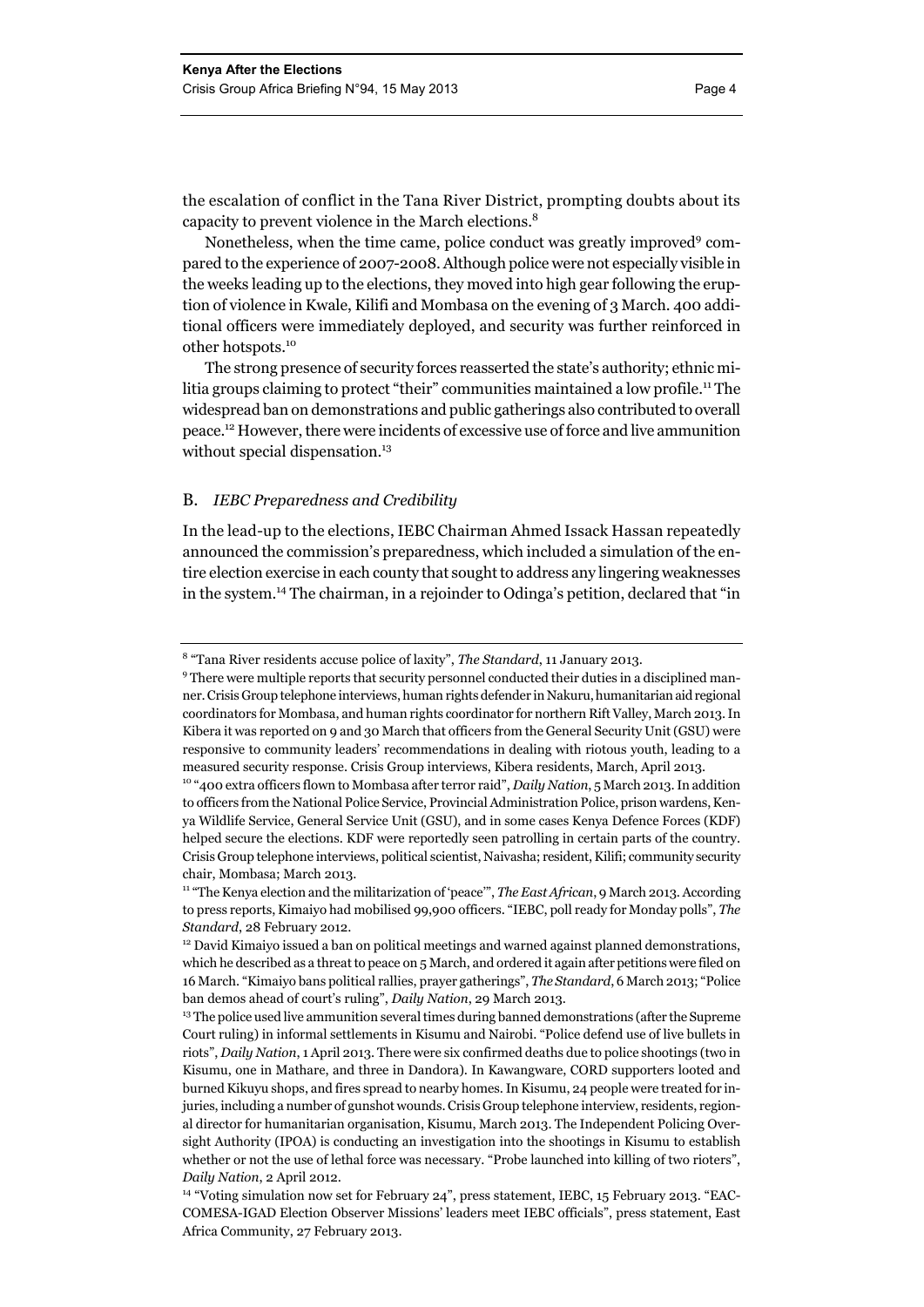the Commission's 18 month existence it had completed activities that required a five year election cycle", such as recruiting and training electoral staff, acquiring and testing sophisticated technology, registering over 14 million voters and delimitating boundaries.<sup>15</sup>

Yet, there were irrefutable shortfalls in the system, including insufficient voter education, which led to an unprecedentedly large number of rejected votes.<sup>16</sup> The inadequate training of IEBC officials<sup>17</sup> and the lack of cellular network coverage at some polling stations are also believed to have led to breakdowns in the electronic vote transmission (EVT) of results, which challenged the credibility of the provisional results. These early results were to be electronically transmitted from polling stations to the national and county tallying centres to allow easy comparison with final declarations, but the EVT system rapidly deteriorated.<sup>18</sup> The commission was forced to revert back to the manual tallying system that many believe "failed" in 2007.<sup>19</sup> This heightened anxieties significantly, especially over the intent to rig the elections and the impartiality of IEBC officials. There were instances of electoral irregularities involving IEBC staff;<sup>20</sup> other reported electoral malpractices included missing names from the register, as well as voter bribery and intimidation. $21$ 

These irregularities notwithstanding, international observers – from the African Union, East African Community, European Union and Carter Center, among others – immediately released a joint statement to commend the initial phase of the elec-

<sup>&</sup>lt;sup>15</sup> "Response to the Petition by the First and Second Respondent", The Supreme Court of Kenya, 21 March 2013.

<sup>&</sup>lt;sup>16</sup> The official number of rejected votes after manual tallying was 108,975. "Summary of presidential results declared on 09/03/2013", IEBC official results, 9 March 2013; "Monitors blame inadequate education for rejected votes", *Business Daily*, 6 March 2013.<br><sup>17</sup> Crisis Group interview, information technology (IT) expert and local Safina (a registered political

party) aspirant, 13 March 2013. Local IEBC officers lacked sufficient training. "Poll officials illtrained to use devices", *Business Daily*, 7 March 2013.<br><sup>18</sup> At around 8.30 pm on election day, around 13,000 polling stations (out of 33,400) had submitted

results when the IEBC's servers shutdown. Crisis Group telephone interview, election monitors, Migori, Kilifi, 4 March 2013.

<sup>&</sup>lt;sup>19</sup> "IEBC now turns to manual vote tallying after glitch", *Business Daily Africa*, 6 March 2013; "Kenyans to wait longer for presidential poll results", *Africa Review*, 6 March 2013. EVT was to provide a check on the vote tabulation. EVT results were always to be validated using the manual system, the legal requirement for verification. A seven-day window to relay results was to allow time for the manual verification of electronically transmitted results. "In order to promote transparency and public participation in elections, the IEBC will provide giant screens at the constituency and county tallying centres for the public to follow the inflow of results for various elective positions". "Voting simulation now set for February 24", op. cit.

<sup>&</sup>lt;sup>20</sup> A polling clerk in Kitui Central constituency was arrested for issuing excess ballot papers to a voter. "Kitui polling clerk in court over election misconduct", *The Star*, 6 March 2013. It remains unclear whether he has been charged. There were similar issues in Kitutu Chache where voters complained of being issued ballot papers not stamped by the IEBC. In Migori, Crisis Group spoke to a voter who claimed a clerk took each of her ballots, opened them and looked at the result before putting them in the ballot box. She feared reporting the matter to authorities. There have been additional reports that some presiding officers prevented certain political party agents from being present during tallying. Crisis Group observation in Migori, 4 March 2013. 21 Missing names were reported in Embakasi West, Embakasi North, Mandera North, Nambale,

Kinangop and Likoni. Multiple, conflicting registers were reported to be in use throughout the country. "Petition Number 4 by Africog – Consolidated by the Supreme Court", Africa Centre for Open Governance, no date.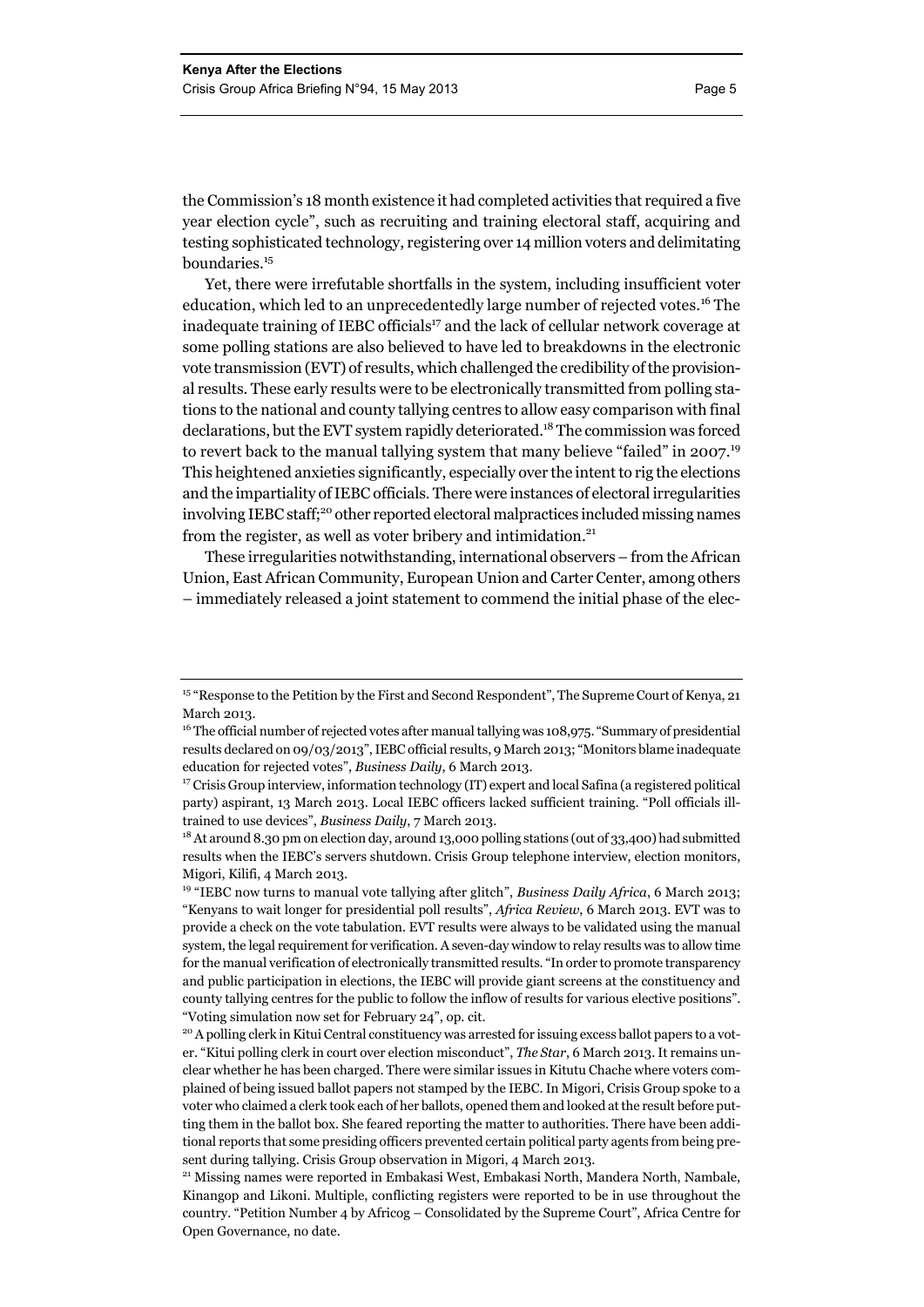tion process as transparent and credible, despite initial delays.<sup>22</sup> On 6 March, the European Union Election Observation Mission (EU EOM) said the "integrity of the vote [had been] protected".<sup>23</sup>

#### C. *The Supreme Court – Petitions and Ruling*

Odinga and the Africa Centre for Open Governance (AfriCOG) filed petitions challenging Kenyatta and Ruto's victory.<sup>24</sup> They requested the Supreme Court to call for a "fresh election", citing evidence that the polls were neither credible nor free and fair.25 Jubilee Coalition supporters filed a third petition seeking a re-computation of presidential percentages without rejected votes.<sup>26</sup>

On 30 March, the Supreme Court dismissed Odinga and AfriCOG's petition, and unanimously ruled the elections were held in compliance with the law and that Kenyatta and Ruto were "validly elected".<sup>27</sup> The court ruled that the evidence they presented was insufficient to nullify the election results.28 Despite Odinga's acceptance of

<sup>&</sup>lt;sup>22</sup> The Commonwealth, Common Market for Eastern and Southern Africa, Intergovernmental Authority on Development, International Conference on the Great Lakes Region and Electoral Institute for Sustainable Democracy were also co-contributors. See "Post-election join statement of observer mission", Relief International, 5 March 2013.

<sup>&</sup>lt;sup>23</sup> "Kenyans demonstrate strong commitment to democratic elections", EU EOM Kenya, Preliminary Statement, 6 March 2013. "The Carter Center finds Kenya election results reflect will of voters", press release, The Carter Center, 4 April 2013. It is also important to note that the IEBC has not released the total number of votes cast for the five elected posts other than the president (governor, senator, National Assembly member, county assembly member, and women's county representative.<br><sup>24</sup> AfriCOG is a civil society organisation with a mandate to highlight the structural causes of corruption, strengthen the relationship between government and civil society, and restore trust in public institutions. "2009-2013 Strategic Plan", Africa Centre for Open Governance. Odinga and Afri-COG filed separate petitions on 16 March. Due to time constraints, the Supreme Court consolidated these in a pre-trial meeting on 25 March.

<sup>&</sup>lt;sup>25</sup> Their evidence revealed discrepancies between presidential vote tallies written on Forms 34 at the constituency level and those later reported by the IEBC at the national tallying polling centre at Bomas, Nairobi. "This is why Africog went to court", *The Standard*, 30 March 2013. Form 34 represents the aggregate vote tally of each of the 33,400 polling stations. In response to these discrepancies, the Supreme Court ordered a recount of votes in 22 of 291 constituencies and found five to have discrepancies. The court also ordered scrutiny of all the 33,400 Forms 34. The respondents, IEBC Chairman Ahmed Issack Hassan, Kenyatta and Ruto, reassured the court the IEBC had conducted the election transparently and the difference of more than 83o,000 votes was "wholly significant" in demonstrating the will of the people.

<sup>&</sup>lt;sup>26</sup> The Supreme Court held that "the spoilt ballot paper will not find its way into a ballot box – and so, it does not count as a vote". Supreme Court Judgement, Petition No. 3 of 2013, para. 275, p. 100. <sup>27</sup> The six-judge bench comprised Chief Justice Dr Willy Mutunga, and Justices Njoki Ndung'u, Smokin Wanjala, Jackton Ojwang, Philip Tunoi and Mohamed Ibrahim. The respondents argued discrepancies were simply a matter of "clerical error" and not evidence of "mischief". "Kenyans await Supreme Court ruling", *The Standard*, 30 March 2013.<br><sup>28</sup> The court was asked to rule on whether rejected votes should be incorporated in the final calcula-

tion of votes cast. Voters could have "spoiled" votes by either wrongly marking the ballot, writing their names on it, or placing it in the wrong ballot box. Following IEBC Chairman Ahmed Issack's press conference at 8.30pm on 5 March, CORD and Jubilee disagreed on whether the rejected votes should be incorporated into the total percentages. The amount of rejected votes according to the manual tallying decreased substantially from the numbers initially announced during electronic transmission. The IEBC blamed it on a "system bug", which multiplied the numbers by eight. The Supreme Court ruled that the rejected votes should not be included in the final vote tally of each candidate. Crisis Group interview, IT expert and local Safina (a registered political party) aspirant, Nairobi, March 2013.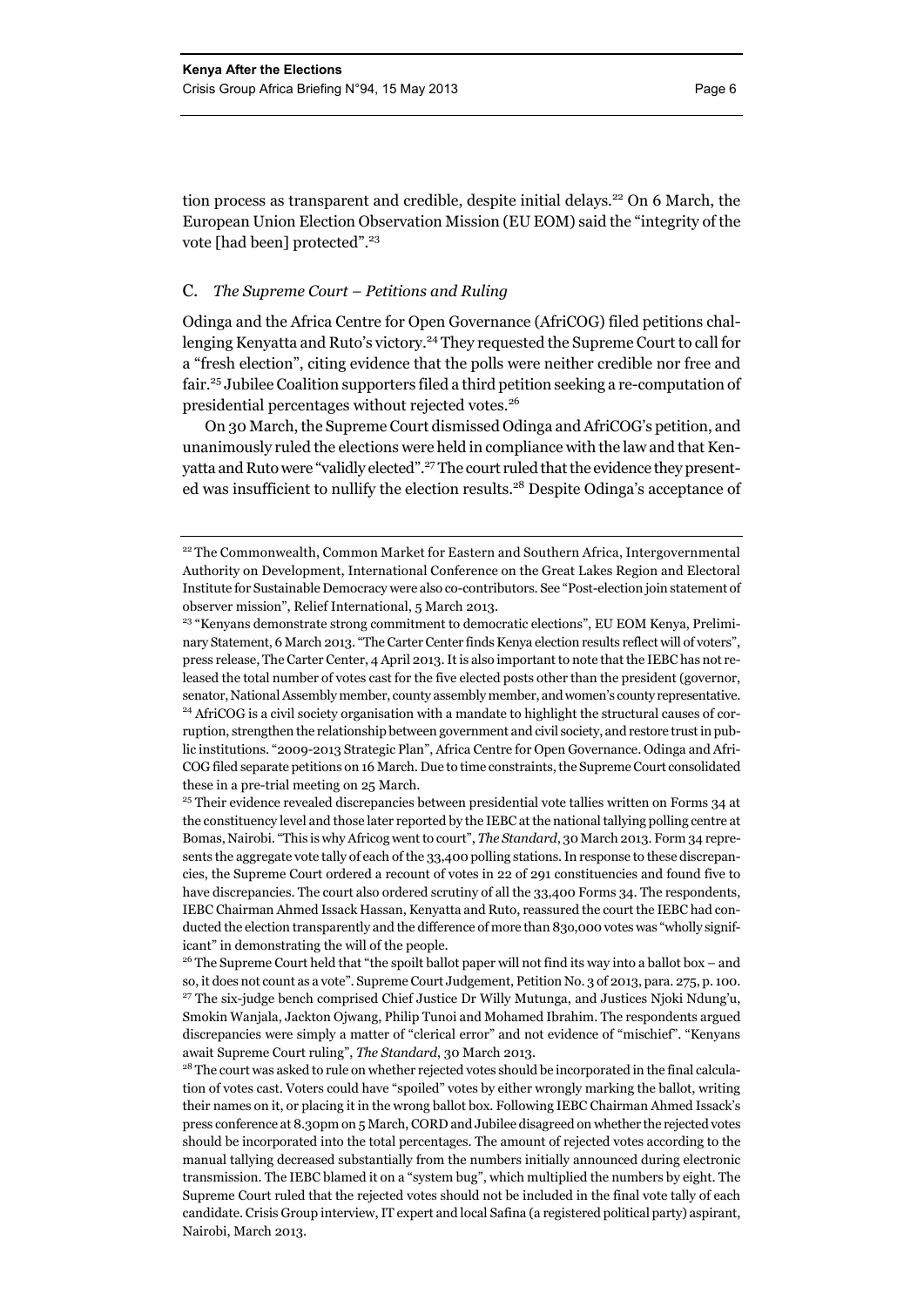the decision and commitment to peace, CORD supporters rioted in Nyanza and Nairobi.29 Kenyatta's supporters applauded the court's cohesion and independence, while others claim it illustrated the court's overriding concern to maintain the status quo.30

Since the decision, 130 additional petitions have been filed by aspirants running for the five other elected positions. The majority of them are challenging the IEBC results due to what they claim were "massive irregularities".<sup>31</sup>

#### III. **Jubilee Victory and Implications for the ICC**

Until the IEBC's announcement on 9 March, most people anticipated a presidential run-off.32 But, as the votes streamed in, Kenyatta took a clear lead; eventually, more than 830,000 votes separated him from Odinga. With 6,173,433 votes (50.07 per cent), Kenyatta secured his first round victory by approximately 8,400 votes, a very close margin given the number of discrepancies or "human errors" in the voting and tallying process.<sup>33</sup>

Jubilee successfully appealed to voters through a carefully crafted, strategically well-executed and well-funded campaign, aided by the British public relations firm BTP Advisers.34 For some, the Jubilee victory was inevitable due to what political scientist Mutahi Ngunyi termed the "tyranny of numbers".35 He predicted the coalition could potentially obtain 6.2 million votes based on support from the Gikuyu, Embu and Meru communities (often known as "GEMA")36 as well as the Kalenjin

<sup>&</sup>lt;sup>29</sup> Crisis Group telephone interview, regional director for humanitarian organisation, Kisumu, March 2013. Odinga's speech accepting the Supreme Court verdict expressed his commitment to the constitution, but also conveyed his disappointment. He said that, "Kenyans lost their right to know what indeed happened". "Speech following Supreme Court verdict", Office of the Prime Minister, 30 March 2013. For more information about the ICC cases, see Crisis Group Africa Briefing N°84, *Kenya: Impact of the ICC Proceedings*, 9 January 2012; Report, *Kenya's 2013 Elections*, op. cit. <sup>30</sup> According to a Kenyan political analyst, having at least one dissenting opinion would have been more indicative of an independent judiciary. Kenyan Television Network, political analyst, 30 March 2013; Crisis Group interview, Kenyan political scientist, Nairobi, April 2013.

<sup>&</sup>lt;sup>31</sup> "Losers file 130 election cases challenging IEBC results", *Daily Nation*, 11 April 2013.<br><sup>32</sup> Under the 2010 constitution a presidential candidate can only win in the first round if he or she a) secured more than 50 per cent plus one of the total votes and b) received more than 25 per cent of the votes in at least 24 counties. Previously Mwai Kibaki was the only president to ever receive more than 50 per cent of the vote (in 2002), making many believe a run-off was highly likely. On 22 February, the Ipsos Synovate poll reported Kenyatta and Ruto had 44.8 percent support, while Odinga and Kalonzo had 44.4 percent. "Uhuru now leads Raila", *The Star*, 23 February 2013. Both Kenyatta and Odinga obtained more than 25 per cent of the votes cast in more than half the counties.<br><sup>33</sup> CORD's petition lists numerous discrepancies, including the inaccurate transfer and inflating of

votes from Form 34 to Form 36 (which aggregates data from the polling stations into constituencylevel data); inflating the votes for Kenyatta in the final tally; and reducing Odinga votes (the petition notes in 38 constituencies). In addition, the petition challenges IEBC's explanation for the failure of the electronic system, and the existence of multiple registers with variant numbers. See "Petitioner's Supporting Affidavit", The Supreme Court of Kenya, 16 April 2013, at http://bit.ly/12arUdh. 34 Crisis Group interviews, political analysts, Nairobi, March 2013.

<sup>&</sup>lt;sup>35</sup> His predictions were based on the fact that Kenyans have historically voted along tribal lines. Not a Kenyatta supporter, Ngunyi nevertheless calculated that the number of votes Kenyatta and Ruto could potentially garner would give them a first round win (based on the IEBC registration numbers). <sup>36</sup> Gikuyu, Embu, and Meru Association (GEMA) was created in 1971 to advance the social and political needs of these communities.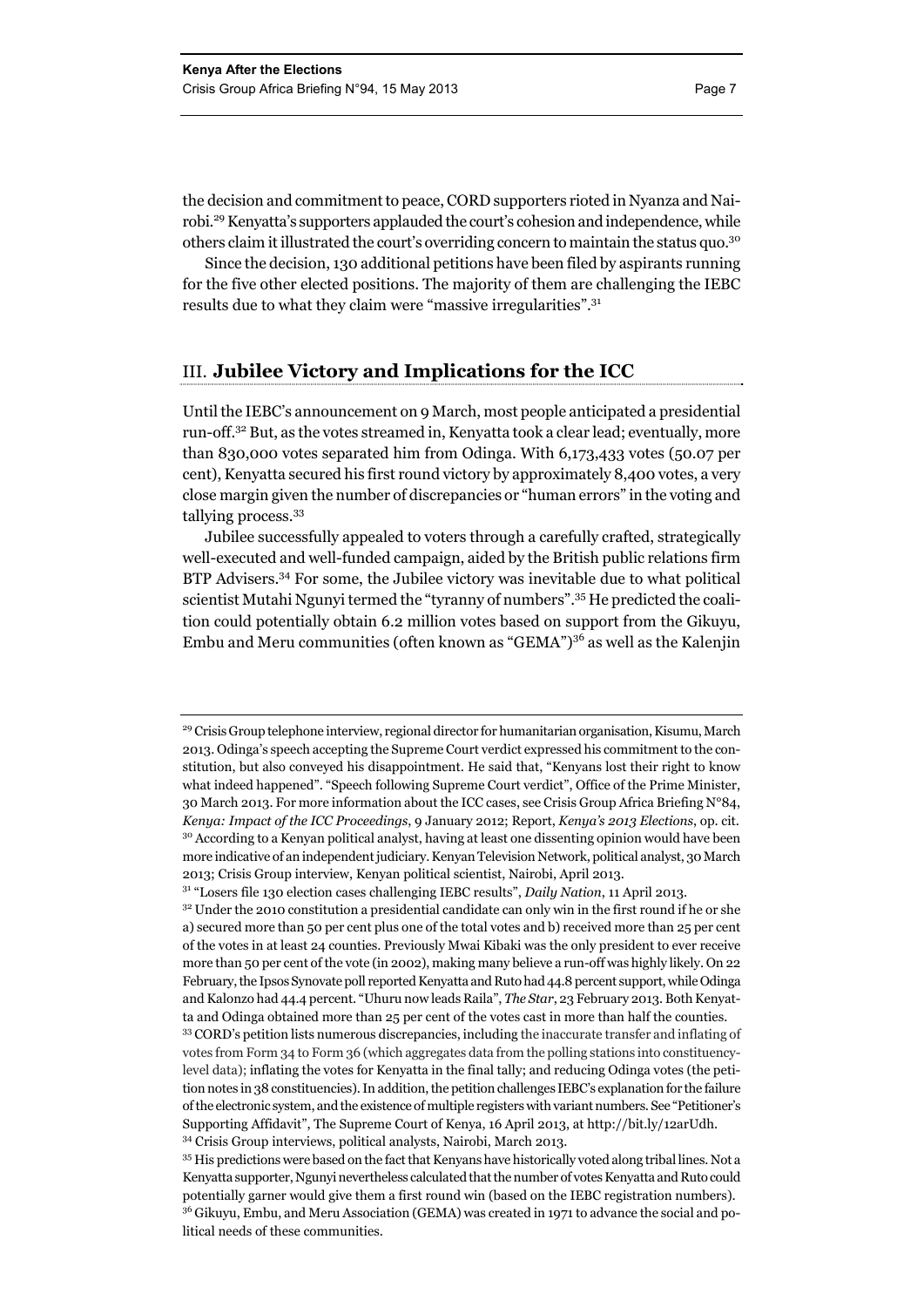community, against CORD's 2.74 million votes based on Luo and Kamba support.37 The calculation did not include Luhya and Kisii votes but even with these additional numbers, Odinga would not have reached 6 million, the half-way mark.

#### A. *A Tale of Two Campaigns*

CORD's campaign seemed disaster-prone from the start. Odinga had to contend with his increasingly fractious Orange Democratic Movement (ODM) party, within the CORD coalition, including numerous defections. While all major political parties held disorderly nomination processes,<sup>38</sup> Odinga's initial demand for an exclusive "sixpiece" party-line vote for ODM,39 and his clear manipulation (including promoting his siblings) angered CORD members and supporters alike.<sup>40</sup> ODM primaries suffered from multiple instances of rigging and vote tampering and, according to a party official in Kisumu, the whole process undermined the party's campaign and tainted Odinga and the party.<sup>41</sup>

By contrast, Kenyatta's The National Alliance (TNA) and Ruto's United Republican Party (URP) managed their campaigns with relative transparency and with strong joint leadership. Both were able to distance themselves from local disputes, with the exception of Nairobi county, where Kenyatta stepped in to unify warring factions of his TNA aspirants.

#### B. *ICC: Jubilee's Secret Weapon?*

Much to the dismay of the international observers – but not to the surprise of many Kenyans – Kenyatta and Ruto used nationalist rhetoric grounded in the perception that the ICC discriminates against Africa and unfairly targeted the Kalenjin and Kikuyu communities.42 The ICC cases provided a convincing narrative that forged soli-

<sup>&</sup>lt;sup>37</sup> Ngunyi predicted Jubilee had secured a win as of 18 December because of the coalition's success in mobilising and registering voters. Mutahi Ngunyi, "Kenya 2013 general election: 7 point minimum scenarios", YouTube, 4 February 2013. A first round win was not expected because preelection polls suggested a close race between Kenyatta and Odinga. See footnote 32 for a thorough account of pre-election polls. Although the election results confirmed Ngunyi's assertion, it is important to note that his prediction failed to incorporate the effect of incumbency on elections in 1992, 1997 and 2007. "Investigating Ngunyi's tyranny of numbers", *The Star*, 26 February 2013. As of December 2012, Tom Wolf, from Ipsos Synovate, contended that 22 per cent of voters were still undecided. Crisis Group interview, Nairobi, January 2013.

<sup>38</sup> The nominations, organised by the parties and coalitions and *not* the IEBC, were marred by late arrival of materials, insufficient ballot papers, and even missing ballot boxes.

<sup>&</sup>lt;sup>39</sup> A voter would choose candidates for all six positions from the same party. "Voters reject six-

piece option in defiance of Raila", *Daily Nation*, 10 March 2013. 40 Crisis Group interviews, residents, ODM party official, Kisumu, February 2013. Odinga and his party advocates attempted to secure a gubernatorial nomination for his sister Ruth Odinga in Kisumu county and a senate nomination for his brother Oburu Odinga in Siaya county. This resulted in violent protests, which led both individuals to withdraw. Reports of rigging in other areas of Nyanza also resulted in protests. For example, homes were razed in Homa Bay, and riot police were forced to intervene in Migori. Crisis Group interview, ODM party official, Kisumu, February 2013. 41 Crisis Group interviews, ODM party official, former ODM aspirant, residents, Kisumu; ODM party aspirant, residents, Nairobi; political aspirants, residents, Mombasa, February 2013. Recently elected leaders in former Nyanza Province, including the Siaya county governor and local parliamentarians, commented that voter apathy gave their opponents an advantage. "Nyanza leaders

blame voters for Raila's election loss and trouble", *Daily Nation*, 25 March 2013.<br><sup>42</sup> A week before the elections, a human rights defender in Eldoret commented that if Jubilee wins, "they will owe it to the ICC". Crisis Group interview, human rights defender, Eldoret, 26 February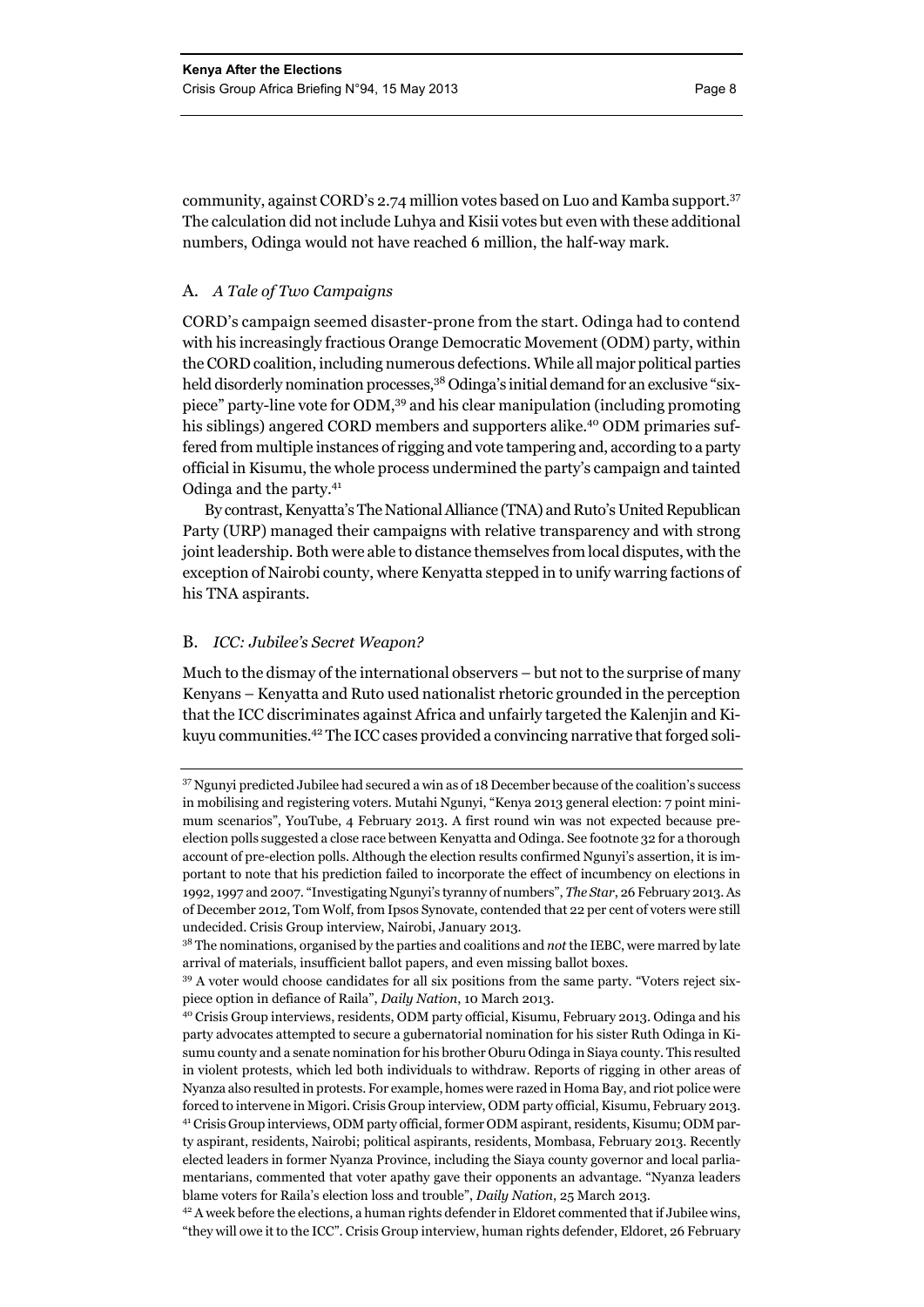darity between hitherto antagonistic communities. GEMA and Kalenjin communities recognised that the alliance between Kenyatta and Ruto was necessary to ensure a win, and they sympathised with the plight of their "heroes" facing trial at the ICC.43 Kenyatta stated that a vote for him was a no-confidence vote for the ICC.<sup>44</sup>

Odinga's broad national appeal may have suffered from his close relationship with the West, which enhanced the perception that he was responsible for the ICC prosecutions.45 Furthermore, conspiracy theories abound that Western governments had a strategic plan to have the ICC detain Kenyatta and Ruto, paving the way for Odinga to win the elections.<sup>46</sup>

#### C. *The Future of the ICC Cases*

Kenyatta is the first president elected while facing trial at The Hague, and the second sitting head of state to face ICC charges. Unlike Sudan's president, Omar al-Bashir, however, he has been cooperative so far. His trial is currently scheduled to start on 9 July 2013.47 But on 11 March, the ICC dropped its case against Francis Muthaura, the former public service head, who was jointly charged with Kenyatta as an indirect co-perpetrator of the 2007-2008 post-election violence.<sup>48</sup>

<sup>2013.</sup> For more information on the ICC cases in Kenya, see Gabrielle Lynch and Miša Zgonec-Rožej, "The ICC Intervention in Kenya", Chatham House, February 2013; Crisis Group Briefing, *Kenya: Impact of the ICC Proceedings*, op. cit.<br><sup>43</sup> Crisis Group interviews, Kikuyu elder, human rights activist, Nakuru; political aspirant, human

rights defender, religious elder, Eldoret, February 2013. In Eldoret, an individual speaking of Ruto commented, "despite what happened, we [the Kalenjin] cannot let our son go to The Hague". In Nakuru, a Kikuyu elder said, "Kenyatta is a local hero …. He protected his people last time [2007- 2008]". See Crisis Group Briefing, *Kenya: Impact of the ICC Proceedings*, op. cit. 44 Kenyatta commented, "we are not guilty of the ICC charges. What I seek is an elective position

and not an appointive one. If Kenyans vote for me that is a show of their confidence in my ability and I will clear my name and run the country". First Presidential Debate, aired on NTV, 9 February 2013.

<sup>45 &</sup>quot;Public opinion in Kenya: Politics and Justice", *The Economist*, 10 October 2012.

<sup>46 &</sup>quot;'Arrest, detain Kenyatta and Ruto to pave way for Raila presidency!'– British government", Hard Talk Kenya, 9 March 2012. Concerning "leaked" documents detailing plans to bar Kenyatta from contesting the presidency, see "They aren't genuine, UK says of documents", *The Standard*, 10 March 2012.

<sup>&</sup>lt;sup>47</sup> On 7 March, the ICC judges granted requests of the defence teams for both Kenyatta and Muthaura to postpone the start of the trial. "Muthaura and Kenyatta case: The trial opening is postponed to 9 July 2013", ICC-CPI-20130307-PR878, 7 March 2013. In his 9 March victory speech, Kenyatta stated, "to the nations of the world I give you my assurances that I and my team understand that Kenya is part of the community of nations and while as leaders we are, first and foremost, servants of the Kenyan people, we recognise and accept our international obligations and we will continue to co-operate with all nations and international institutions– in line with those obligations. However we also expect that the international community will respect our sovereignty and the democratic will of the people of Kenya". "Victory speech by President-Elect of the Republic of Kenya Uhuru Kenyatta", *The Standard*, 9 March 2013.

<sup>48</sup> This is the first case that ICC prosecutors have dropped since the court was created in 2002. "ICC prosecutors drop case against Kenyan politician Francis Muthaura", *The Guardian*, 11 March 2013. "Bensouda under fire for dropping Muthaura", *The Star*, 25 March 2013. See Crisis Group Briefing, *Kenya: Impact of the ICC Proceedings*, op. cit.; Crisis Group Report, *Kenya's 2013 Elections*, op. cit.; "The Prosecutor v. Francis Kirimi Muthaura and Uhuru Muigai Kenyatta", ICC-01/-09-02/11 (online). They were accused of orchestrating deadly violence against opposition supporters, and charged with five counts of crimes against humanity, including murder, rape, deportation and persecution.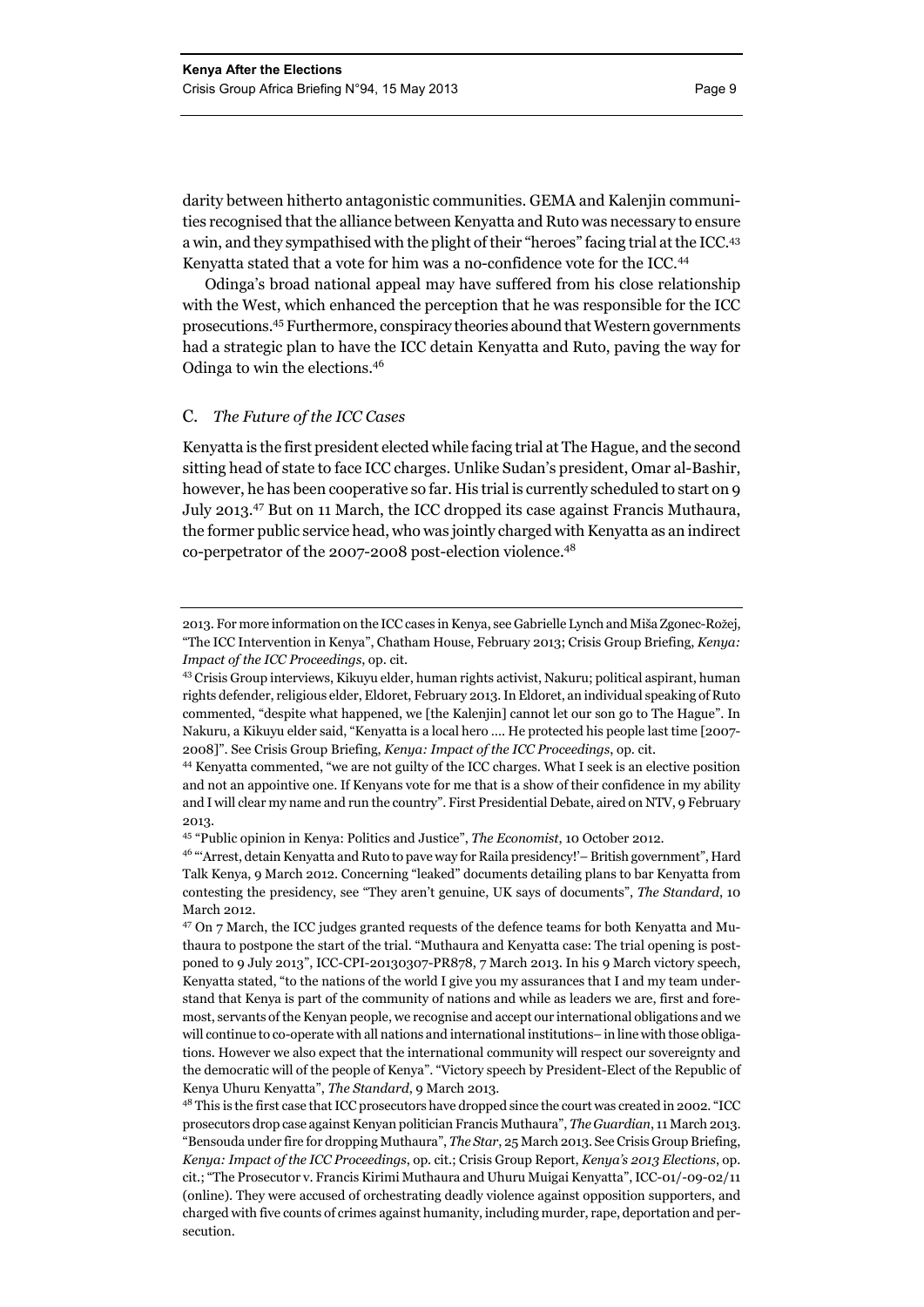The joint charges were initially confirmed in January 2012 based in part on the testimony of "witness four". In early 2013, the prosecution disclosed that it would not call the witness at trial because he had recanted his testimony.49 On 18 March, Kenyatta's lawyers argued that without the witness's testimony the case is compromised and should be reconsidered by the pre-trial chamber.50 ICC prosecutor Fatou Bensouda has insisted that the dismissal of Muthaura's case will have no bearing on Kenyatta's.<sup>51</sup>

Many witnesses who were expected to testify against Kenyatta and Ruto have either died or are not willing to testify.52 Nevertheless, the ICC prosecutor has affirmed she has enough evidence to move forward to trial.53

Both Kenyatta and Ruto have consistently pledged to cooperate with the ICC. But with its past challenges to the court's jurisdiction in addition to Kenya's inadequate and underfunded witness protection program, serious concerns have been raised over the government's commitment to see the process through. Most recently, Kenya's permanent representative to the UN presented a brief to the Security Council calling for "the immediate termination of the case at The Hague".54 Ruto and the attorney general quickly criticised the move as not reflecting government policy, though the government has yet to formally withdraw the brief.<sup>55</sup>

<sup>49</sup> The witness stated he lied about being present at meetings where the two accused had allegedly agreed on a common plan to commit crimes. "Tough battle shapes up at ICC over Witness 4", *Daily Nation*, 10 February 2013.<br><sup>50</sup> Special Hearing of the ICC, 18 March 2013. "Kenya: Uhuru Kenyatta challenges ICC case", BBC,

<sup>18</sup> March 2013.

<sup>51 &</sup>quot;ICC 'will not drop charges' against Uhuru: Bensouda", *Daily Nation*, 21 March 2013. Bensouda was recently allowed to amend charges facing Kenyatta. Pre-trial judge Ekaterina Trendafilova said that allegations concerning the use of weapons in Naivasha were initially dismissed due to a lack of evidence. However, the prosecution was able to present enough evidence in mid-March for these allegations to be re-inserted. Felix Olick, "ICC judges allow prosecutor to amend Uhuru charges", *The Standard*, 22 March 2013.<br><sup>52</sup> "Claims of witnesses in Kenya ICC trial 'disappearing'", BBC, 8 February 2013. Since the confir-

mation of charges against Muthaura and Kenyatta, a total of seven witnesses have been dropped. For more information about the ICC witness protection, see Crisis Group Briefing, *Kenya: Impact of the ICC Proceedings*, op. cit.; "Three more ICC witnesses refuse to testify against Uhuru", *The Standard*, 5 April 2013; "Ruto ICC witness withdraws evidence", *The Star*, 19 March 2013. "Bensouda: someone keen to out ICC Kenya witnesses", *Daily Nation*, 8 February 2013. There have been reports of men, who allegedly took part in organising violence in Naivasha and Nakuru in 2007- 2008, disappearing. While it is difficult to verify such claims, Bensouda is nonetheless alarmed by "attempts to interfere with the witnesses". She also commented that the Kenya case was turning out to be one of the most challenging in the ICC's history, due in large part to the lack of government cooperation and witness intimidation. See "Statement by ICC Prosecutor on the notice to withdraw charges against Mr. Muthaura", press statement, International Criminal Court, 11 March 2013. "Bensouda: someone keen to out ICC Kenya witnesses", *Daily Nation*, 8 February 2013. 53 "Case of the Prosecutor v. Francis Kirimi Muthaura and Uhuru Muigai Kenyatta – ICC-01/09-

<sup>02/11&</sup>quot;, Status Conference, 18 March 2013, http://bit.ly/10tY4fR.

<sup>54</sup> See "Brief on the situation in Kenya and the International Criminal Court", Permanent Mission of the Republic of Kenya to the United Nations, No. 167/13, 3 May 2013. 55 "Ruto denies bid to halt ICC trial", *Sunday Nation*, 9 May 2013; and "Attorney general disowns

attempt to drop Kenyatta trial", Agence France-Presse, 11 May 2013. The attorney general stated: "The official position of the Kenyan government is that it has cooperated fully with the ICC and intends to continue cooperating within the framework of the Rome Statute and international law". Kenyatta has not issued any public statement about the UN brief, but he recently confirmed Kenya's responsibilities to meet its international obligation under the Rome Statute and his own commitment to clear his name before the court. "Kenyatta denies ICC crimes against humanity charges", BBC, 13 May 2013.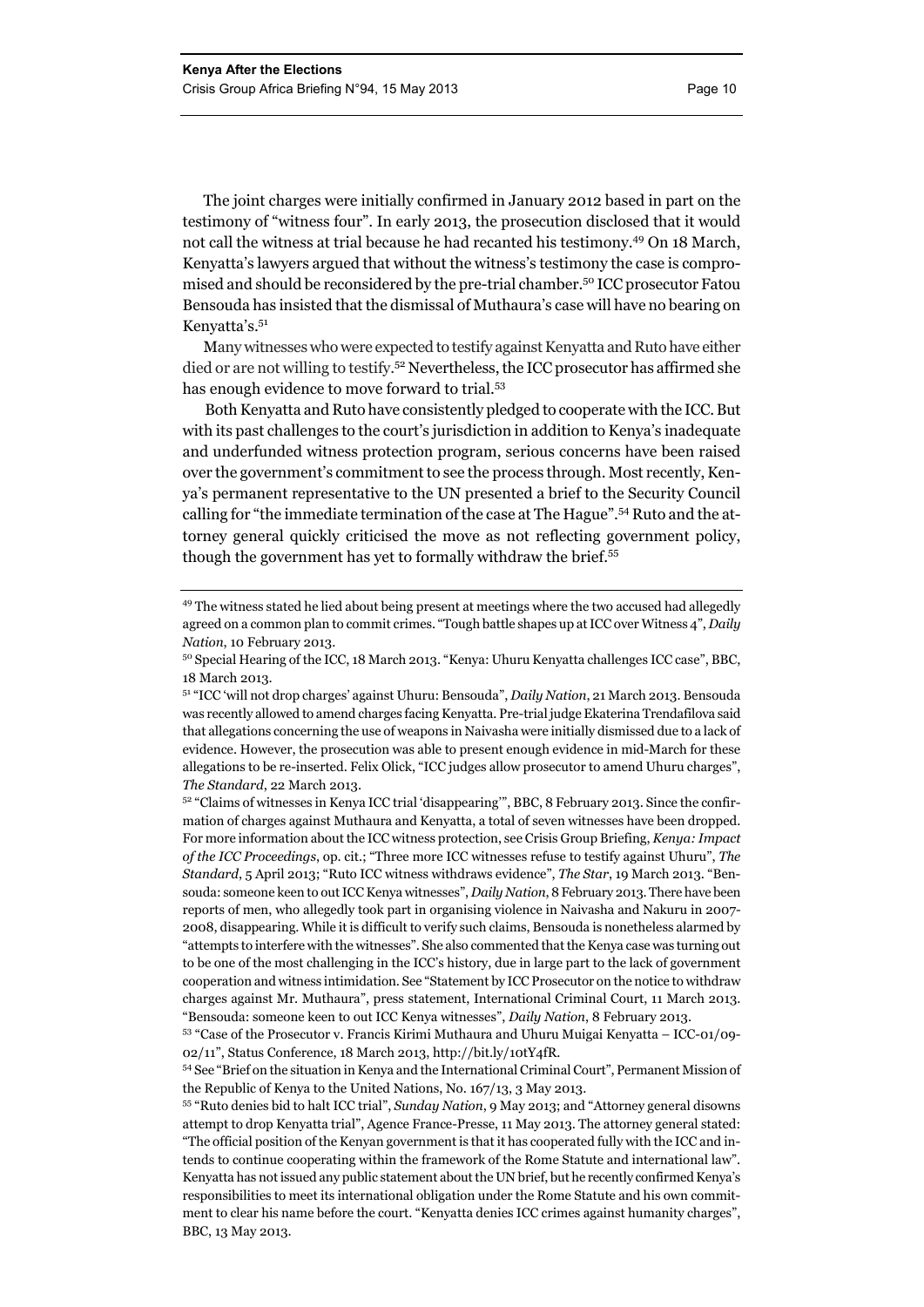A key concern is whether Kenyatta and Ruto will be able to govern effectively while attending trial at The Hague.<sup>56</sup> If they do cooperate, it may entail spending much time at the ICC and being unable to carry out many of their responsibilities as president and deputy president. They may have a strong cabinet,<sup>57</sup> able to carry out most of their mandate independently, but with a larger parliament and untested county governance structures, the country will need present and active leadership from both. Furthermore, Kenyatta and Ruto have reduced the number of ministries, implying greater executive supervision for the implementation of reforms.<sup>58</sup>

#### D. *Foreign Relations*

Western governments had, and continue to have, a difficult task in balancing their policy of "essential contact" only, when dealing with individuals facing trial at the ICC, with managing their bilateral interests in Kenya. Their dilemma unwittingly reinforced anti-Western rhetoric that advanced Jubilee's campaign.59 Moreover, civil society organisations receiving Western funding and which assisted the ICC's collection of evidence have been intimidated and verbally attacked.<sup>60</sup>

As long as Kenyatta and Ruto are seen to cooperate fully with the ICC, Kenyan foreign affairs are likely to proceed unaffected;<sup>61</sup> however, were they to stop, the ICC would be forced to submit arrest warrants requiring many Western countries and international organisations to limit their engagement with Kenya. $62$  The current move by Kenya's UN delegation to terminate the cases will likely strain international

<sup>56</sup> See Crisis Group Report, *Kenya's 2013 Elections*, op. cit. In the nation's first-ever presidential debate on 11 February, Kenyatta asserted that if elected he would "discharge [his] duties while still proceeding to clear [his] name". Raila Odinga bitingly responded, "I know it's going to cause serious challenges to run the government by Skype from The Hague".

<sup>57</sup> Kenyatta and Ruto have nominated sixteen cabinet secretaries, out of a proposed eighteen, who will be vetted by a parliamentary committee. "Politics, intrigues in cabinet vetting", *The Standard*, 28 April 2013.

 $^{58}$  The number of ministries has decreased from 44 to eighteen; four less than the constitutional maximum of 22.

<sup>59</sup> See "The Big Story: Kenya rebukes US, EU countries over poll comments", *The Star*, 11 February 2013; "Ongeri criticises EU diplomats over sanction talks", *Daily Nation*, 11 February 2013. Former U.S. Assistant Secretary of State for African Affairs Johnnie Carson stated that Kenyans' choice of leader would "have consequences" and that Kenya is the most important partner in East Africa. The U.S. is unlikely to alienate it considering its strategic position in the region regarding Somalia and South Sudan. "President Obama's message to the people of Kenya", video message, 5 February 2013.

<sup>60</sup> Individuals affiliated with the Kenya Human Rights Commission (KHRC), AfriCOG, Open Society Institute (OSI) and the International Commission of Jurists (ICJ) have been the targets of a smear campaign that has labelled them as part of Kenya's "evil society". Crisis Group email correspondence, Nairobi, March-April 2013; "Kenya: Wither civil society", *The Standard*, 6 April 2013; "Foreign interests funding civil society to compromise Kenya's sovereignty", *Daily Nation*, 18 March 2013; "34 lobby groups to Kenya: Stop intimidation", *Africa Review*, 3 April 2013. Also, reportedly a new law will be submitted to parliament as soon as the new Jubilee administration forms its cabinet that will order NGOs to re-register. "8500 NGOs to register a new under new law", *Daily Nation*, 2 April 2013.<br><sup>61</sup> For example, Kenyatta attended the London Somali conference.

<sup>&</sup>lt;sup>62</sup> "If Uhuru Kenyatta or William Ruto is Elected President and Deputy President: Implications of a Kenyatta/Ruto Presidency in Kenya", Joint Report by the Kenyan Section of the International Commission of Jurists (ICJ Kenya), Katiba Institute, the Kenya Human Rights Commission (KHRC) and Africa Centre for Open Governance, February 2013.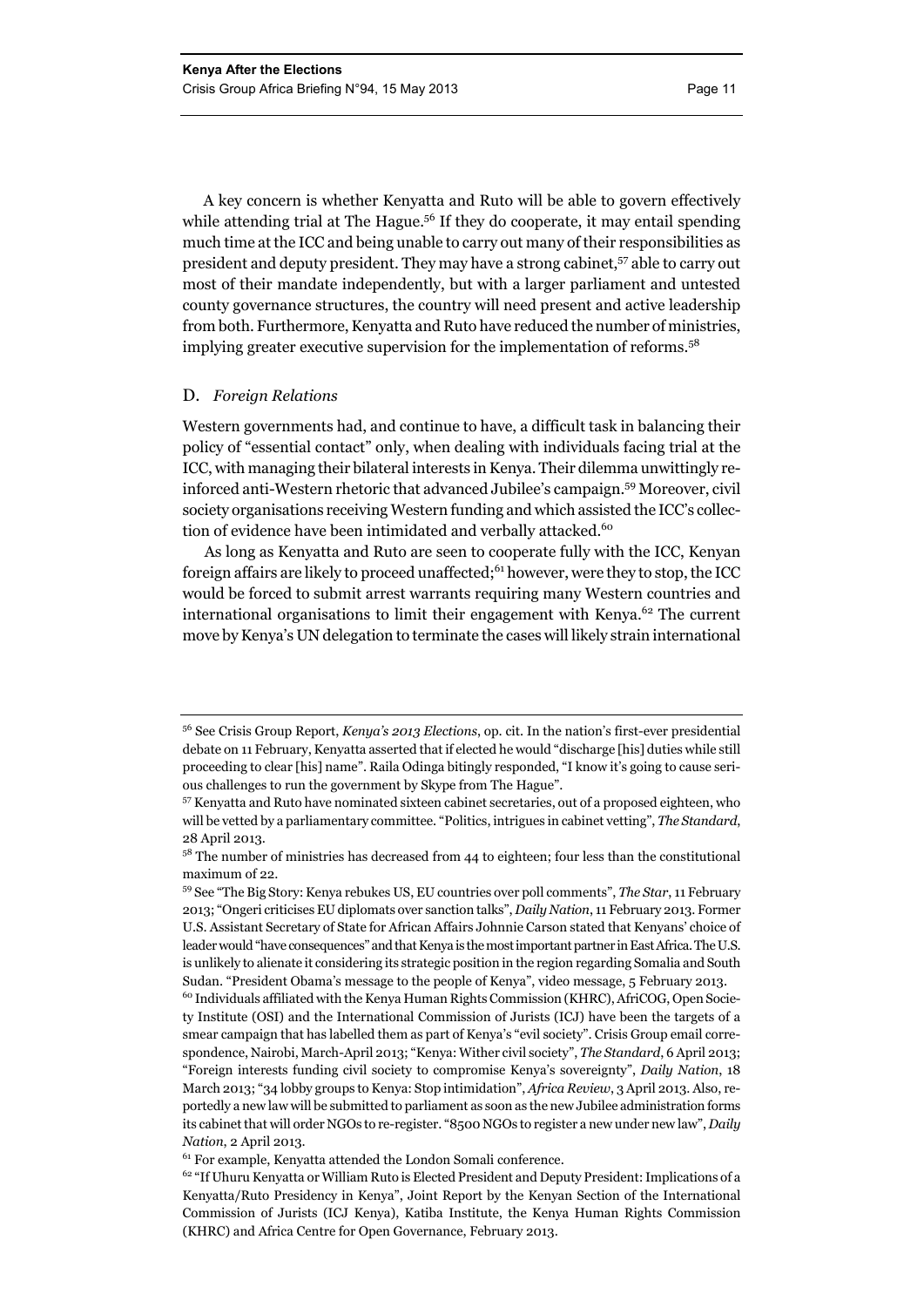relations further.<sup>63</sup> Yet, regional (political and economic) relationships remain strong.<sup>64</sup> Kenyatta and Ruto are also likely to follow Kibaki's "look east" policy, pursuing non-Western sources of foreign direct investment and development assistance.<sup>65</sup>

#### IV. **National and County Governance**

Kenya faces numerous challenges in coordinating roles between the new Senate, National Assembly, and county assemblies. The Senate's main responsibility is to represent and protect the interests of the counties – especially to oversee and determine the allocation of national revenue to the county governments.<sup>66</sup> However, its role was watered down by changes to its proposed constitutional powers in informal prereferendum discussions in 2010. This leaves most legislative responsibility with the National Assembly.67

With a strong majority in the National Assembly, the Jubilee government can implement its manifesto for political, social and economic reform. First on the agenda was appointing a new cabinet. Although traditionally a reserve of the president, confirmation by a parliamentary vetting committee is now required. With the exception of two career politicians, ex-Kibaki ministers, Charity Ngilu and Najib Balala, the other fourteen nominees have professional backgrounds, possibly ushering in a new era of technocratic government.68 Jubilee's majority in the parliamentary vetting committee should ensure the quick approval of the nominees.

<sup>&</sup>lt;sup>63</sup> The precise request in the Brief to the Security Council (see footnote 54) is ambiguous as to the action sought by the Council, which has no clear authority itself to give effect to the demand that "what this delegation [Kenyan Permanent Mission] is asking for is not deferral. What this delegation is asking for is for the immediate termination of the case at the Hague without much further ado". 64 "Museveni salutes Kenyans for 'rejecting ICC'", *The Standard*, 9 April 2013. For the full speech, see "Museveni's speech at Uhuru's inauguration", *New Vision*, 10 April 2013.

<sup>65</sup> China has remained silent on the issue of the ICC in the lead-up to the elections and was one of the few countries to directly congratulate Kenyatta and Ruto prior to the Supreme Court decision. "Peaceful polls soften positions, but ICC still lurks over Kenya", *Daily Nation*, 6 April 2013. The UK moved quickly to reestablish its ties with Kenya by being the first country to invite Kenyatta for an official meeting. "President to meet British PM today", *Daily Nation*, 7 May 2013.<br><sup>66</sup> The Senate consists of 47 elected members, sixteen nominated women, two nominated youth

<sup>(</sup>one male, one female), and two nominated representatives of persons with disabilities (one male and one female). The Senate elected Ekwe Ethuro, a supporter of the Jubilee Coalition and a former parliamentarian for Turkana Central, as the house speaker. The Senate also has powers to consider and approve county-related bills and to vote on the impeachment of the president.

<sup>67</sup> Isaac Ongiri, "Power struggles between MPs and Senators likely to take centre stage", *Daily Nation*, 10 December 2012. The National Assembly consists of 290 elected members, one for each of the nation's constituencies, 47 elected women representatives from each county, and twelve nominees who are supposed to represent special interests in proportion to their party numbers in parliament. The assembly elected Justin Muturi, a Jubilee supporter and former parliamentarian for Siakago, as the speaker. The assembly allocates funds for the national government and other state bodies, it exercises oversight over national revenue and its expenditure, has powers to impeach the president, and can approve declarations of war and states of emergency.  $^{68}$  The inclusion of the former ministers was surprising given indications by Kenyatta that there

would be no politicians in the new team. "Kenyatta, Ruto to form a politicians-free cabinet", *Citizen News*, 25 April 2013. Many health-care providers protested that James Macharia, a career banker with no medical experience, was nominated to head the health ministry. "Why doctors got it wrong on choice of Health Secretary", *Business Daily*, 28 April 2013. Some MPs, particularly Masai, have also complained their communities were not represented, and special interest groups have ap-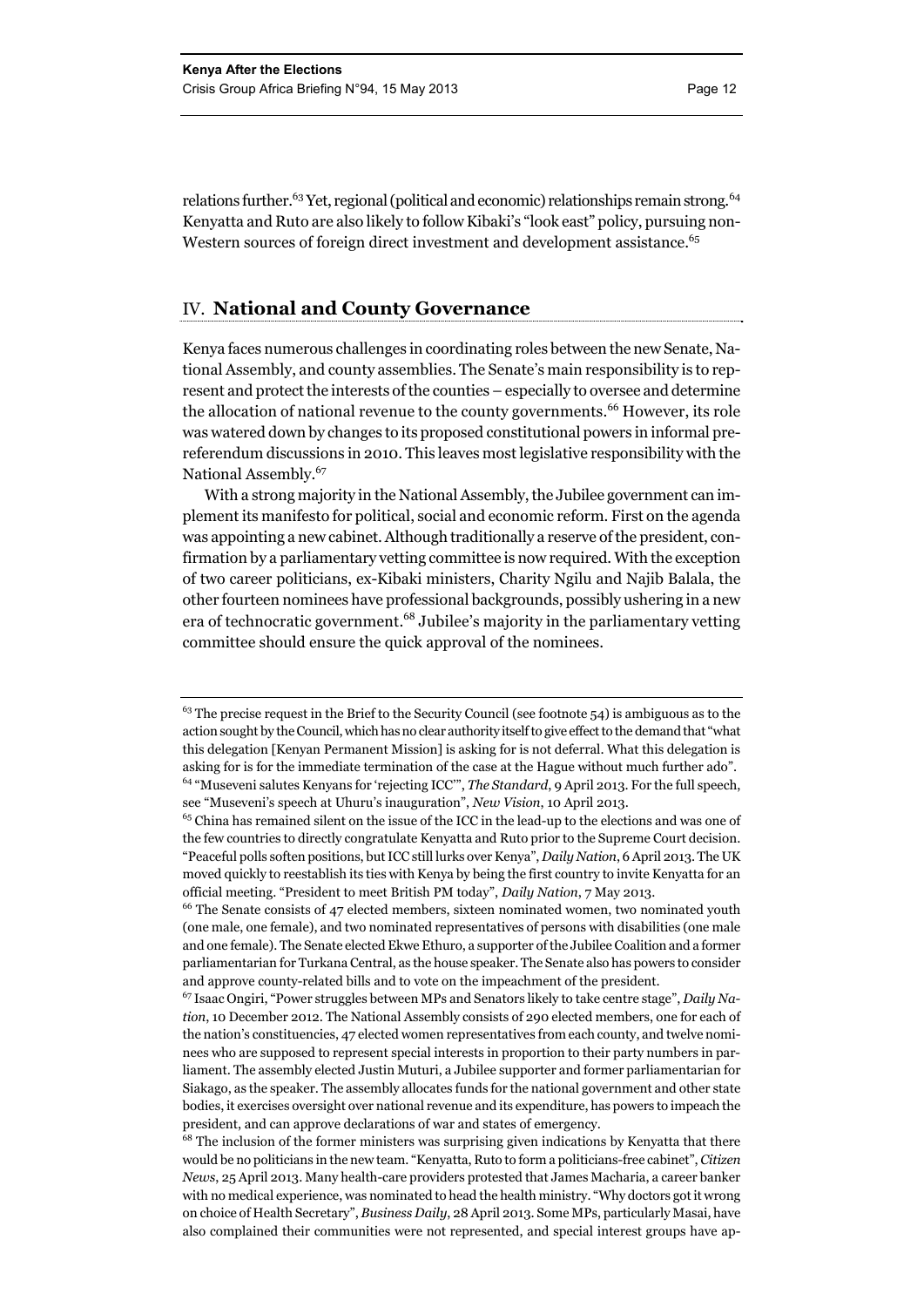The next challenge will be establishing a working relationship between the national and new county governments. Devolution of power and resources to local representatives, including governors, senators and county assembly members promises a significant shift in the political landscape. Their roles and mandates will need to be clearly defined and communicated to ensure effective decentralisation of power in line with the spirit and letter of the 2010 constitution.

#### A. *An Uneasy Partnership: The Politics of Transition*

Efforts at independence to devolve power were gradually reversed by Mzee Jomo Kenyatta (Uhuru's father).<sup>69</sup> Over the following decades, authority was furthercentralised, leaving certain regions economically and politically marginalised.70 Many perceive devolution (in its different shapes) to be a "magic bullet" that will allow the country to correct historical patterns of neglect, and redress regional marginalisation and inequitable development.<sup>71</sup>

However, Mwai Kibaki's government (2002-2013) was reluctant to cede control, to the extent that the president created the county commissioner position without consultation with the prime minister. This creates a parallel authority to governors and county assemblies that is directly accountable to the executive.<sup>72</sup>

The Jubilee government has not addressed this dual authority.73 But tensions between national and county governments are emerging: newly elected Governors Wycliffe Oparanya (ODM) and Okoth Obado (United Democratic Forum, UDF) argued that the constitution endorsed a clear separation of powers, with the counties as "independent units", and that central government has no mandate to interfere

plauded the inclusion of competent women nominees but decried the lack of minorities or people with disabilities.

<sup>69</sup> David Anderson, "'Yours in struggle from majimbo'. Nationalism and the party politics of decolonization in Kenya, 1955-64", *Journal of Contemporary History*, vol. 40, no. 3 (2005), pp. 547-564. 70 Daniel Branch and Nic Cheeseman, "The politics of control in Kenya: Understanding the bureaucratic-executive state, 1952-1978", *Review of African Political Economy*, vol. 33, no. 107 (2006), pp. 11-31.

 $71$  For additional information on Kenya's devolution process, see "Devolution without disruption: Pathways to a successful new Kenya", World Bank, November 2012. 72 Crisis Group interview, human rights lawyer, Nairobi, March 2013. Vague wording in the consti-

tution has led to much debate around the future of the provincial administration, which was to be "restructured" by 2015 in accordance with devolution. Many argued that this meant it would be scrapped altogether or phased out within five years, while others have suggested that local levels of provincial administration would be folded into county governance structures. Kibaki created county commissioners in May 2012 to be part of the provincial administration, independent of the county government. "President names 47 County bosses", *Daily Nation*, 11 May 2012. The High Court determined the appointment of county commissioners was unconstitutional in late June 2012, yet parliament later approved it with the National Government Co-Ordination Act. "Court nullifies Kibaki's list of County bosses", *Daily Nation*, 29 June 2012. 73 National government administration officers will now include county commissioners (as opposed

to provincial commissioners), deputy county commissioners (instead of district commissioners), assistant county commissioners (formerly known as district officers), chiefs, and assistant chiefs. Like the provincial administration, county commissioners are important to the national government, as they act as an extension of government on the ground. They were historically used as an instrument of coercive control, restricting local political activity. Odinga said that "a situation is developing, one that we saw coming, where some forces in government want to have county commissioners and other members of the provincial administration act as the legitimate authorities in the counties". "Raila: State officials out to kill devolution", *The Standard*, 4 April 2013.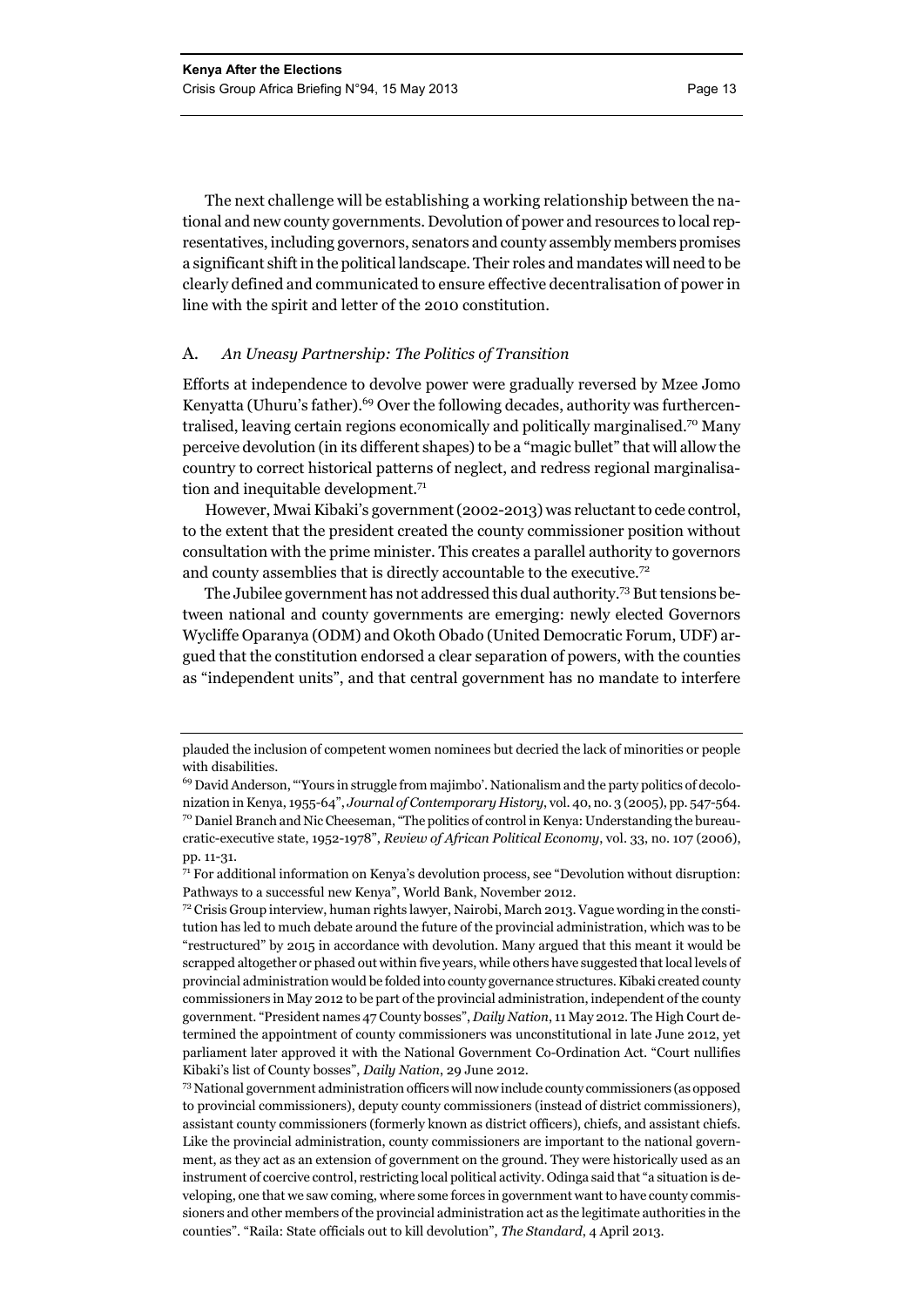with or control the county governments.<sup>74</sup> Furthermore, Governor Alfred Mutua (Wiper Democratic Movement, WDM) complained that the treasury was frustrating the disbursement of funds to the counties.<sup>75</sup>

The Transitional Authority (TA)76 has faced numerous logistical problems since the March elections, including the initial dispersal of county funds, $\frac{7}{7}$  as well as the designation of governors' offices, official residences,78 and demands for costly perks.79 The devolved system is likely to place an even greater strain on the country's fiscal deficit, especially as revenue collection is not expected to fully cover expenditures in the first few years.<sup>80</sup>

There are concerns devolution could ultimately balkanise counties, creating "ethnic fiefdoms".<sup>81</sup> At the moment, many county assemblies are dominated by a single political party, often the same as the governor's.<sup>82</sup> It is vital that county governments are inclusive of minority interests so as not to perpetuate existing inequality under the new devolved system.

<sup>74</sup> Jaindi Kisero, "Clash between national and county govts with onset of devolution", *The East African*, 30 March 2013; "Is ours a devolved or confused government?", *The Star*, 28 March 2013. 75 He was previously Kibaki's spokesman. He said that "devolution without money is a joke" and

that it was "impossible to operationalise county initiatives without funds". "Talk of devolution without money to counties is a joke", *The Daily Nation*, 6 April 2013.

<sup>&</sup>lt;sup>76</sup> The TA is headed by Chairperson Kinuthia Wamwangi, and includes Vice Chairperson Angeline Hongo**,** Mary Mwongeli Ndeto, Jacqueline Akhalemesi Mogeni, Erastus B.I. Nyaga Rweria, Simeon Pkatey Pkiyach, Bakari Garise Omar and Dabar Abdi Maalim. The chair stipulated that devolution will take ten years to institutionalise; it will be a gradual process, and will likely exceed TA's mandated period. "Devolution will need 10 years – Wamwangi*"*, *The Star*, 25 March 2013.

 $\frac{77}{10}$  In a workshop for governors on 2 April, attendees walked out. The treasury in conjunction with the TA created an itemised budget of 9.8 billion Kenyan shillings (\$117 million), which was to be distributed to the counties. Several governors argued that the government did not have the authority to dictate the way counties spent their funds. Eventually the TA and treasury scrapped the itemised budgets and agreed governors could distribute funds according to the needs of the counties. "Why many counties may miss out on cash", *The Star*, 6 April 2013.

<sup>&</sup>lt;sup>78</sup> According to some reports, the TA denies it has the mandate to decide on the premises for offices and residences. Several governors from north Rift Valley, especially in Elgeyo/Marakwet, Trans Nzoia, Nandi and Turkana, are still waiting for offices. Machakos County Governor Alfred Mutua has rejected offices allocated to him by the TA, citing inadequate space for his staff. The situation is further confused by the absence of government and local authorities' asset registers.

<sup>79</sup> For example, governors are demanding eight body guards, diplomatic passports, and three vehicles with special number plates, which some claim illustrates governors are power hungry, focusing on symbolic power instead of being concerned with the key issues facing their counties. "Governors memo that made Kibaki hit the roof", *The Standard*, 7 April 2013. Other governors, especially in Turkana and Kitui, want control over the natural resources in their counties. The National Land Commission is to review national policies and determine how revenues will be allocated. The executive director for the Ujamaa Centre in Mombasa argues that this will be a very contentious issue, as the government's previous policy has been that "anything below six feet is not yours". Crisis Group interview, executive director of Ujamaa, Mombasa, February 2013.

<sup>80 &</sup>quot;Devolution without disruption", op. cit.; "The new Kenya: How a complex devolved system will change the country", *The East African*, 16 March 2013.<br><sup>81</sup> Ken Opalo, "Devolved system will work if we don't balkanise counties", *The Standard*, 16 March

<sup>2013.</sup> The government has attempted to put into place laws, which will try and keep balkanisation from occurring.

<sup>82 &</sup>quot;Party dominance to alter spending in counties", *Daily Nation*, 1 April 2013.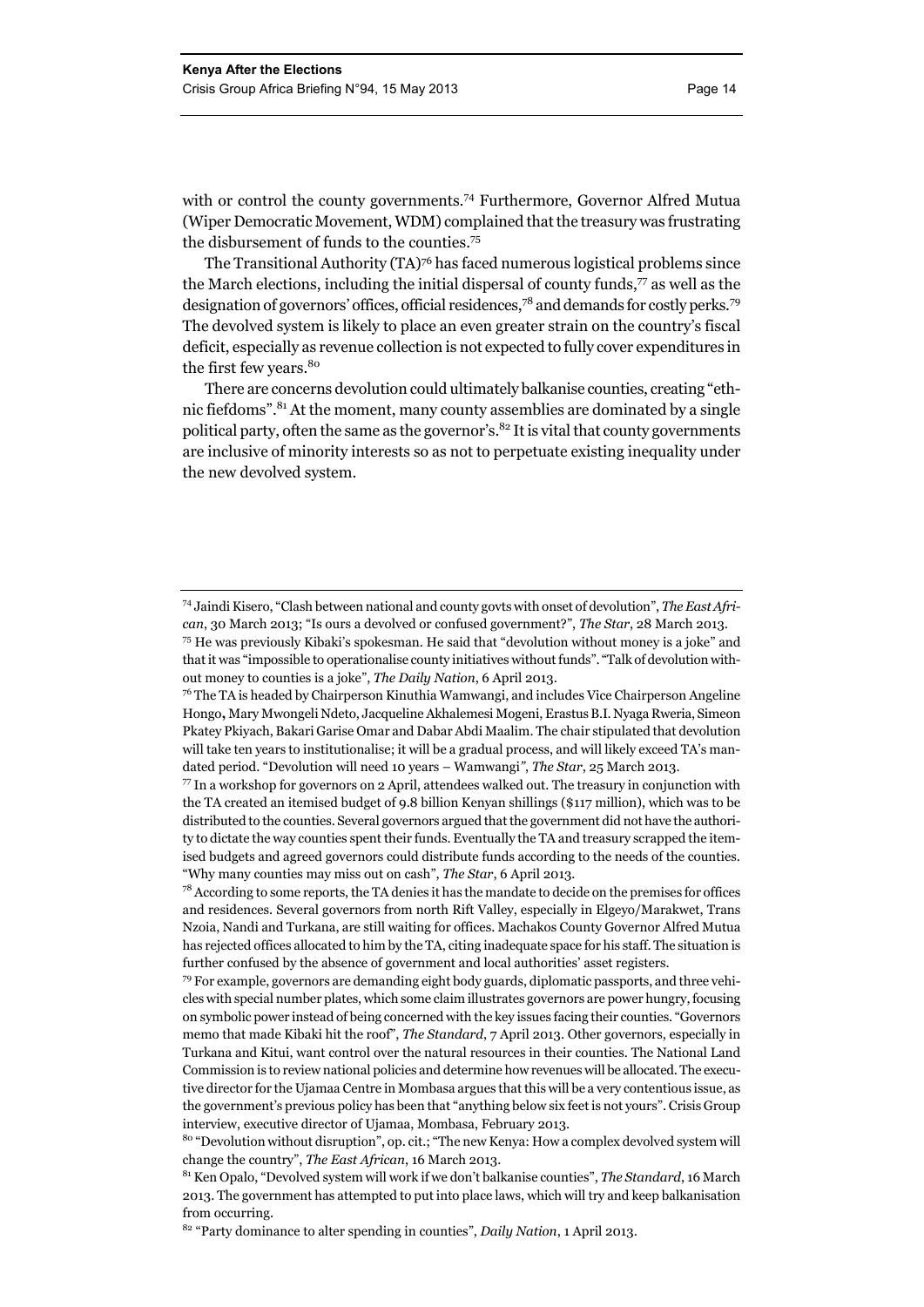#### B. *The Relative Strength of the Coalitions*

CORD becomes the official opposition party against a formidable Jubilee majority. $83$ Odinga has stated he will ensure the opposition remains strong and committed to enforcing checks and balances on the government. However, his future political role is uncertain; if his political commitment and authority decline, CORD's cohesion is likely to deteriorate. A true democracy requires a robust opposition, one that represents the more than 5 million votes that CORD received.

Musalia Mudavadi's Amani Coalition could have helped solidify the opposition.<sup>84</sup> However, it has since disintegrated with no clear leader;<sup>85</sup> its component parties have joined either Jubilee or CORD. This provides an opportunity for CORD to further increase its support from the Luhya community (the second largest ethnic bloc according to the 2009 census).

Even though the Jubilee Coalition has the majority in both houses of parliament, 86 its dominance is dependent on Kenyatta's TNA and Ruto's URP remaining unified.<sup>87</sup> Neither can afford to sideline the other and risk divisions in parliament or national support.<sup>88</sup> But with Kenyatta and Ruto facing separate ICC trials, the cases still have the potential to fracture the Jubilee alliance.

#### V. **Conclusion**

Though the 2013 general elections were relatively peaceful, the country is still deeply divided and ethnically polarised. Complacency or maintaining the status quo is simply not an option for a still divided Kenya. Many of the conflict drivers that fuelled violence in 2007 are yet to be adequately addressed – high unemployment, incomplete resettling of IDPs, land grievances, corruption, impunity and ethnic tensions still abound. The ICC cases, a disappointed and bitter opposition and the implementation of a new and untested system of governance remain significant challenges for the Jubilee alliance.

Kenya has changed significantly since independence in 1963, but the attempt to recast the political system in response to the 2007-2008 trauma is unparalleled. The new government has the opportunity to usher in a new era of peace and socioeconomic development that would benefit all communities and unite the country. The foundation has been laid with the overwhelming support the constitution re-

<sup>&</sup>lt;sup>83</sup> Odinga has not yet decided whether he will return to parliament. His running mate, Kalonzo Musyoka, is being fronted for the role of minority leader, pending his return to parliament. The other key coalition in CORD is the Forum for the Restoration of Democracy (FORD)-Kenya headed by Moses Wetangula (the most senior Luhya in politics currently).

<sup>84</sup> Mudavadi, a Luhya presidential candidate, finished a distant third, with 483,981 votes.

<sup>85</sup> See Appendix A.

<sup>86</sup> Ibid.

<sup>&</sup>lt;sup>87</sup> Beyond the URP, the Jubilee Coalition was supported by the NARC (National Rainbow Coalition) and the Republican Congress (RC). The RC failed to secure any seats and the NARC has one senator and three National Assembly members. This does not give Jubilee the two-thirds majority it would need to either protect the president from impeachment or to assist him in getting special legislation passed.

<sup>88</sup> While Kenyatta and Ruto have received a boost with smaller parties joining Jubilee, a major division between the Kikuyu and Kalenjin could cost the coalition its majority. Their response to their ICC trial, and whether they continue to support each other, will put their unity to the test.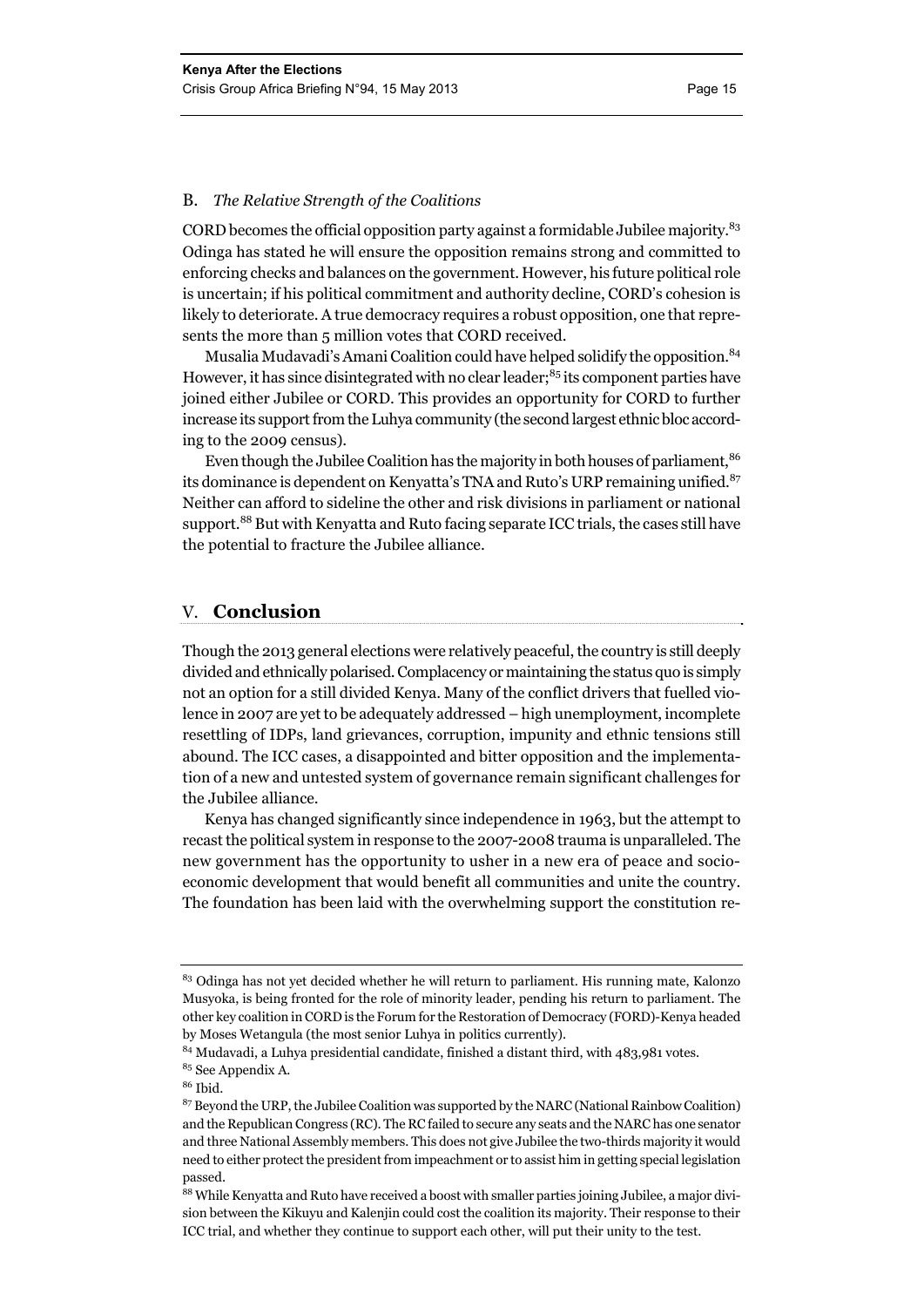ceived in 2010, a base that should be maintained and built upon for a peaceful and prosperous future.

#### **Nairobi/Brussels, 15 May 2013**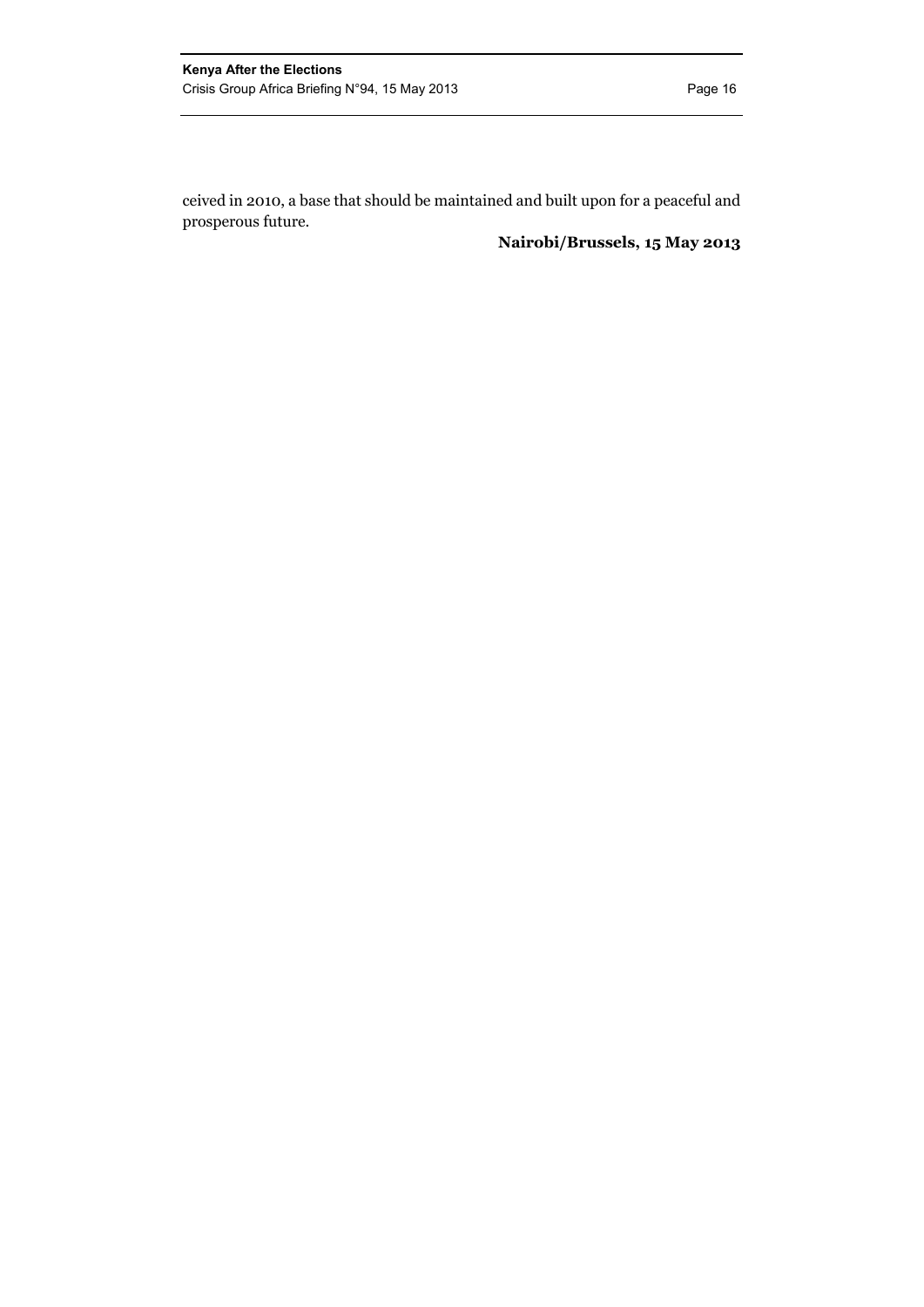

This chart includes the women's county representatives and the 290 elected members of the National Assembly. This graph does not include those twelve nominated representatives for special interest.

Source: "The Kenya Gazette: Special Issue", vol. CXV, no. 45 (Notice No. 3157 and 3159), 13 March 2013.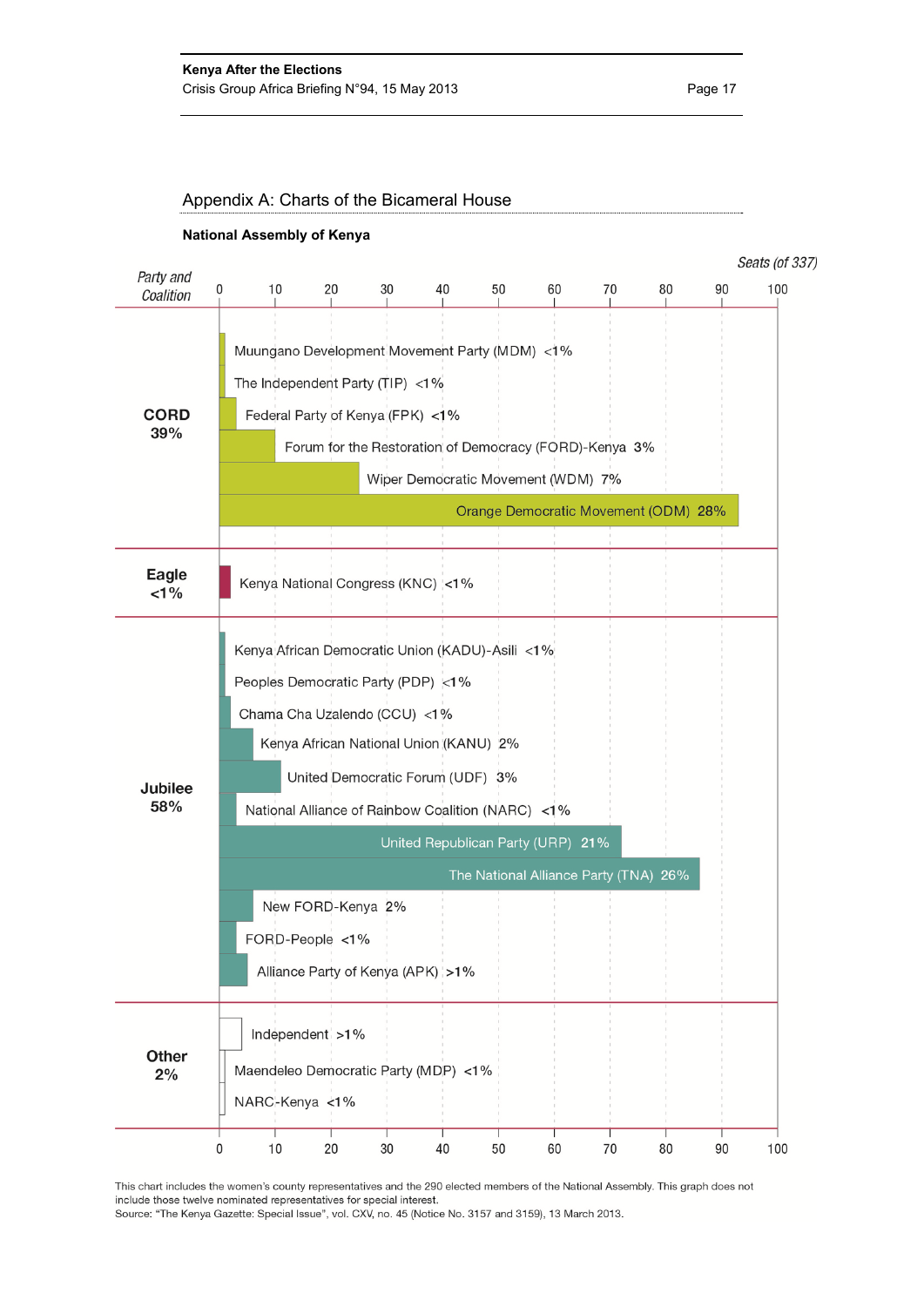

This chart only includes the 47 elected members of the Senate, and does not include the sixteen women members nominated by political parties, the two members representing youth, the two members representing persons with disabilities, and the speaker.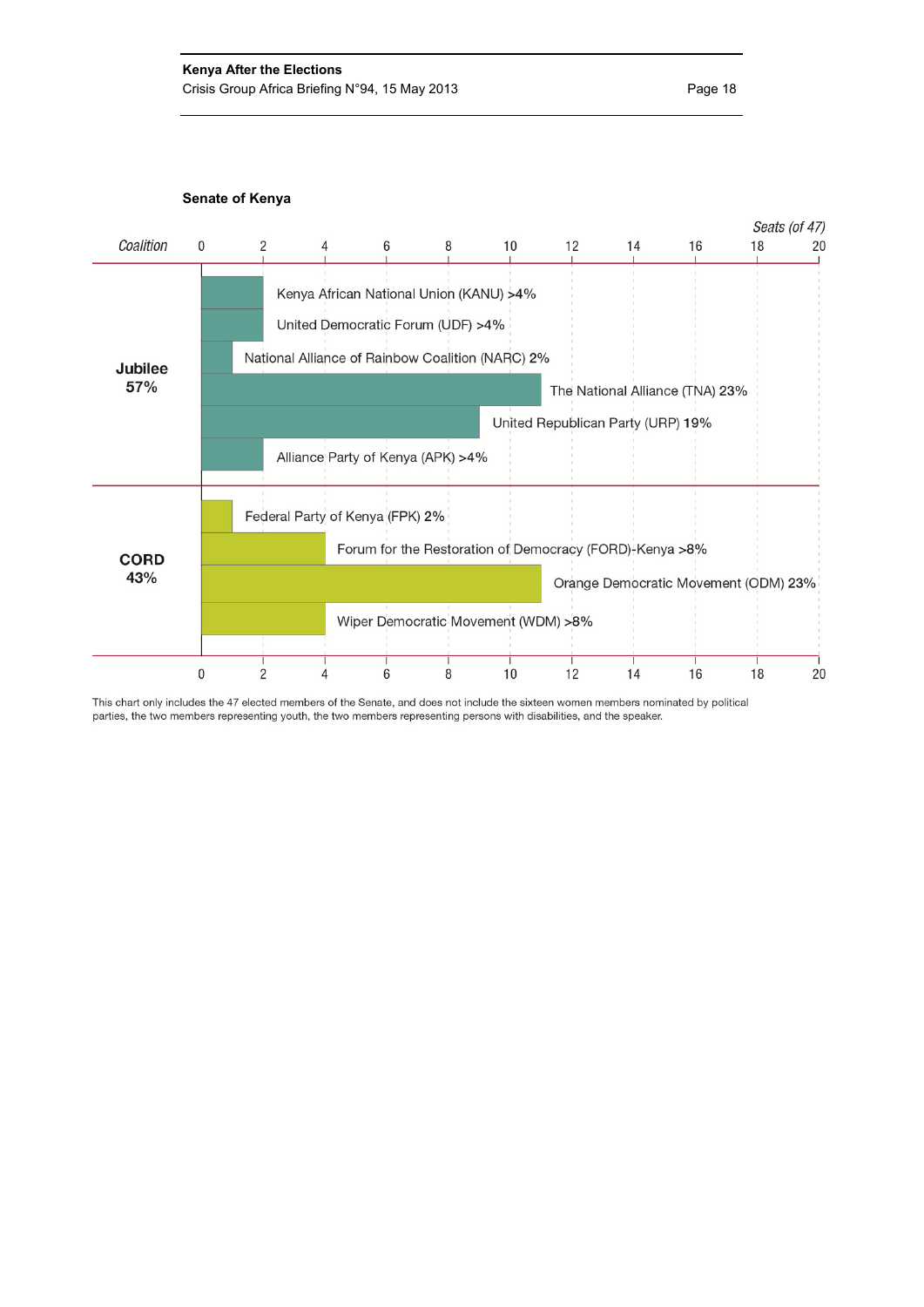#### Appendix B: About the International Crisis Group

The International Crisis Group (Crisis Group) is an independent, non-profit, non-governmental organisation, with some 150 staff members on five continents, working through field-based analysis and high-level advocacy to prevent and resolve deadly conflict.

Crisis Group's approach is grounded in field research. Teams of political analysts are located within or close by countries at risk of outbreak, escalation or recurrence of violent conflict. Based on information and assessments from the field, it produces analytical reports containing practical recommendations targeted at key international decision-takers. Crisis Group also publishes *CrisisWatch*, a twelve-page monthly bulletin, providing a succinct regular update on the state of play in all the most significant situations of conflict or potential conflict around the world.

Crisis Group's reports and briefing papers are distributed widely by email and made available simultaneously on the website, www.crisisgroup.org. Crisis Group works closely with governments and those who influence them, including the media, to highlight its crisis analyses and to generate support for its policy prescriptions.

The Crisis Group Board – which includes prominent figures from the fields of politics, diplomacy, business and the media – is directly involved in helping to bring the reports and recommendations to the attention of senior policy-makers around the world. Crisis Group is chaired by former U.S. Undersecretary of State and Ambassador Thomas Pickering. Its President and Chief Executive since July 2009 has been Louise Arbour, former UN High Commissioner for Human Rights and Chief Prosecutor for the International Criminal Tribunals for the former Yugoslavia and for Rwanda.

Crisis Group's international headquarters is in Brussels, and the organisation has offices or representation in 34 locations: Abuja, Bangkok, Beijing, Beirut, Bishkek, Bogotá, Bujumbura, Cairo, Dakar, Damascus, Dubai, Gaza, Guatemala City, Islamabad, Istanbul, Jakarta, Jerusalem, Johannesburg, Kabul, Kathmandu, London, Moscow, Nairobi, New York, Pristina, Rabat, Sanaa, Sarajevo, Seoul, Tbilisi, Tripoli, Tunis and Washington DC. Crisis Group currently covers some 70 areas of actual or potential conflict across four continents. In Africa, this includes, Burkina Faso, Burundi, Cameroon, Central African Republic, Chad, Côte d'Ivoire, Democratic Republic of the Congo, Eritrea, Ethiopia, Guinea, Guinea-Bissau, Kenya, Liberia, Madagascar, Nigeria, Sierra Leone, Somalia, South Sudan, Sudan, Uganda and Zimbabwe; in Asia, Afghanistan, Burma/Myanmar, Indonesia, Kashmir, Kazakhstan, Kyrgyzstan, Malaysia, Nepal, North Korea, Pakistan, Philippines, Sri Lanka, Taiwan Strait, Tajikistan, Thailand, Timor-Leste, Turkmenistan and Uzbekistan; in Europe, Armenia, Azerbaijan, Bosnia and Herzegovina, Cyprus, Georgia, Kosovo, Macedonia, North Caucasus, Serbia and Turkey; in the Middle East and North Africa, Algeria, Bahrain, Egypt, Iran, Iraq, Israel-Palestine, Jordan, Lebanon, Libya, Morocco, Syria, Tunisia, Western Sahara and Yemen; and in Latin America and the Caribbean, Colombia, Guatemala and Venezuela.

Crisis Group receives financial support from a wide range of governments, institutional foundations, and private sources. The following governmental departments and agencies have provided funding in recent years: Australian Agency for International Development, Austrian Development Agency, Belgian Ministry of Foreign Affairs, Canadian International Development Agency, Canadian International Development Research Centre, Royal Danish Ministry of Foreign Affairs, Dutch Ministry of Foreign Affairs, European Union Instrument for Stability, Finnish Ministry of Foreign Affairs, German Federal Foreign Office, Irish Aid, Principality of Liechtenstein, Luxembourg Ministry of Foreign Affairs, New Zealand Agency for International Development, Royal Norwegian Ministry of Foreign Affairs, Swedish International Development Cooperation Agency, Swedish Ministry of Foreign Affairs, Swiss Federal Department of Foreign Affairs, Turkish Ministry of Foreign Affairs, United Kingdom Department for International Development, U.S. Agency for International Development.

The following institutional and private foundations have provided funding in recent years: Adessium Foundation, Carnegie Corporation of New York, Elders Foundation, William and Flora Hewlett Foundation, Humanity United, Henry Luce Foundation, John D. and Catherine T. MacArthur Foundation, Oak Foundation, Open Society Foundations, Ploughshares Fund, Radcliffe Foundation, Rockefeller Brothers Fund, Stanley Foundation, The Charitable Foundation, Tinker Foundation Incorporated.

#### **May 2013**